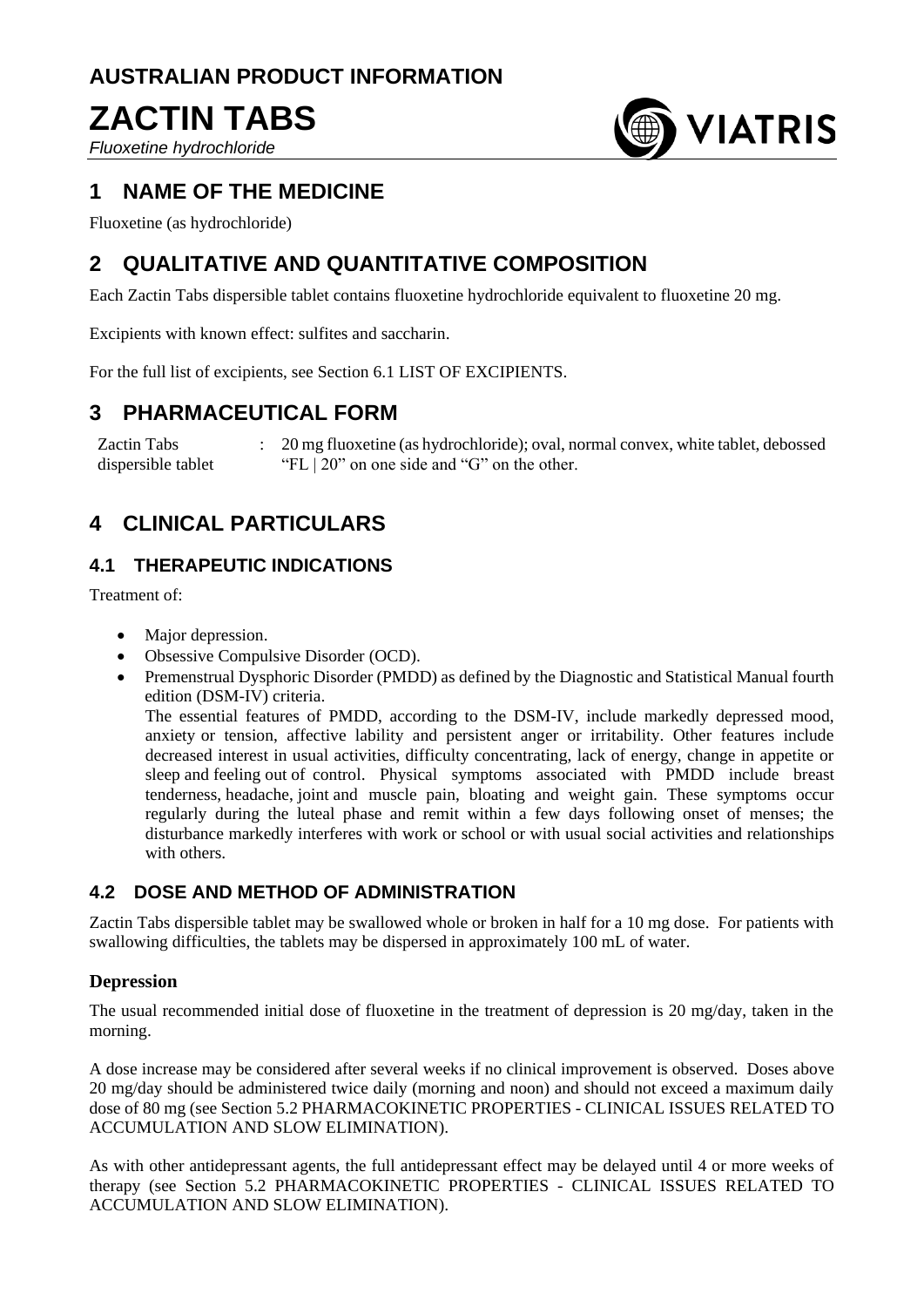As with many other medications, patients with renal and/or hepatic impairment should be given a lower or less frequent dosage. A lower or less frequent dosage should also be considered for patients who are elderly, with concurrent disease or are on multiple medications.

### **Obsessive Compulsive Disorder (OCD)**

Initial treatment - A dose of 20 mg/day, administered in the morning, is recommended as the initial dose. If insufficient clinical improvement is observed, a dose increase may be considered after several weeks. The full therapeutic effect may be delayed until 5 weeks of treatment or longer.

Doses above 20 mg/day may be administered on a once a day (i.e., morning) or twice a day schedule (i.e., morning and noon). A dose range of 20 to 60 mg/day is recommended, however, doses of up to 80 mg/day have been well tolerated in open studies of OCD. The maximum fluoxetine dose should not exceed 80 mg/day.

A lower or less frequent dosage should be used in patients with renal and/or hepatic impairment.

A lower or less frequent dosage should also be considered for elderly patients (see Section 4.4 SPECIAL WARNINGS AND PRECAUTIONS FOR USE - USE IN THE ELDERLY) and those with concurrent disease or on multiple medications.

Maintenance/continuation treatment - While there are no systematic studies that answer the question of how long to continue fluoxetine, OCD is a chronic condition and it is reasonable to consider continuation for a responding patient.

However, dosage adjustments should be made to maintain the patient on the lowest effective dosage and patients should be periodically reassessed to determine the need for treatment.

#### **Premenstrual Dysphoric Disorder (PMDD)**

A dose of 20 mg per day is recommended.

### **General**

**Liver disease** - As might be predicted from its primary site of metabolism, liver impairment can affect the elimination of fluoxetine. The elimination half-life of fluoxetine was prolonged in a study of cirrhotic patients, with a mean of 7.6 days compared to the range of 2 to 3 days seen in subjects without liver disease; norfluoxetine elimination was also delayed, with a mean duration of 12 days for cirrhotic patients compared to the range of 7 to 9 days in normal subjects. This suggests that the use of fluoxetine in patients with liver disease must be approached with caution. If fluoxetine is administered to patients with liver disease, a lower or less frequent dose should be used (see Section 4.4 SPECIAL WARNINGS AND PRECAUTIONS FOR USE).

**Renal disease** - In depressed patients on dialysis (N=12), fluoxetine administered as 20 mg once daily for two months produced steady-state fluoxetine and norfluoxetine plasma concentrations comparable to those seen in patients with normal renal function. While the possibility exists that renally excreted metabolites of fluoxetine may accumulate to higher levels in patients with severe renal dysfunction, use of a lower or less frequent dose is not routinely necessary in patients with renal impairment (see Section 4.4 SPECIAL WARNINGS AND PRECAUTIONS FOR USE – IMPAIRED RENAL FUNCTION).

**Age** – Adjustment of dosage should not be required on the basis of age alone (see Section 4.4 SPECIAL WARNINGS AND PRECAUTIONS FOR USE - HEPATIC IMPAIRMENT, RENAL IMPAIRMENT, USE IN PATIENTS WITH CONCOMITANT ILLNESS and Section 4.5 INTERACTION WITH OTHER MEDICINES AND OTHER FORMS OF INTERACTIONS).

**Children and Adolescents (<18 years)** - The safety and efficacy of fluoxetine for the treatment of children and adolescents less than 18 years of age has not been established.

# **4.3 CONTRAINDICATIONS**

Known hypersensitivity to fluoxetine or any of the other ingredients in Zactin Tabs.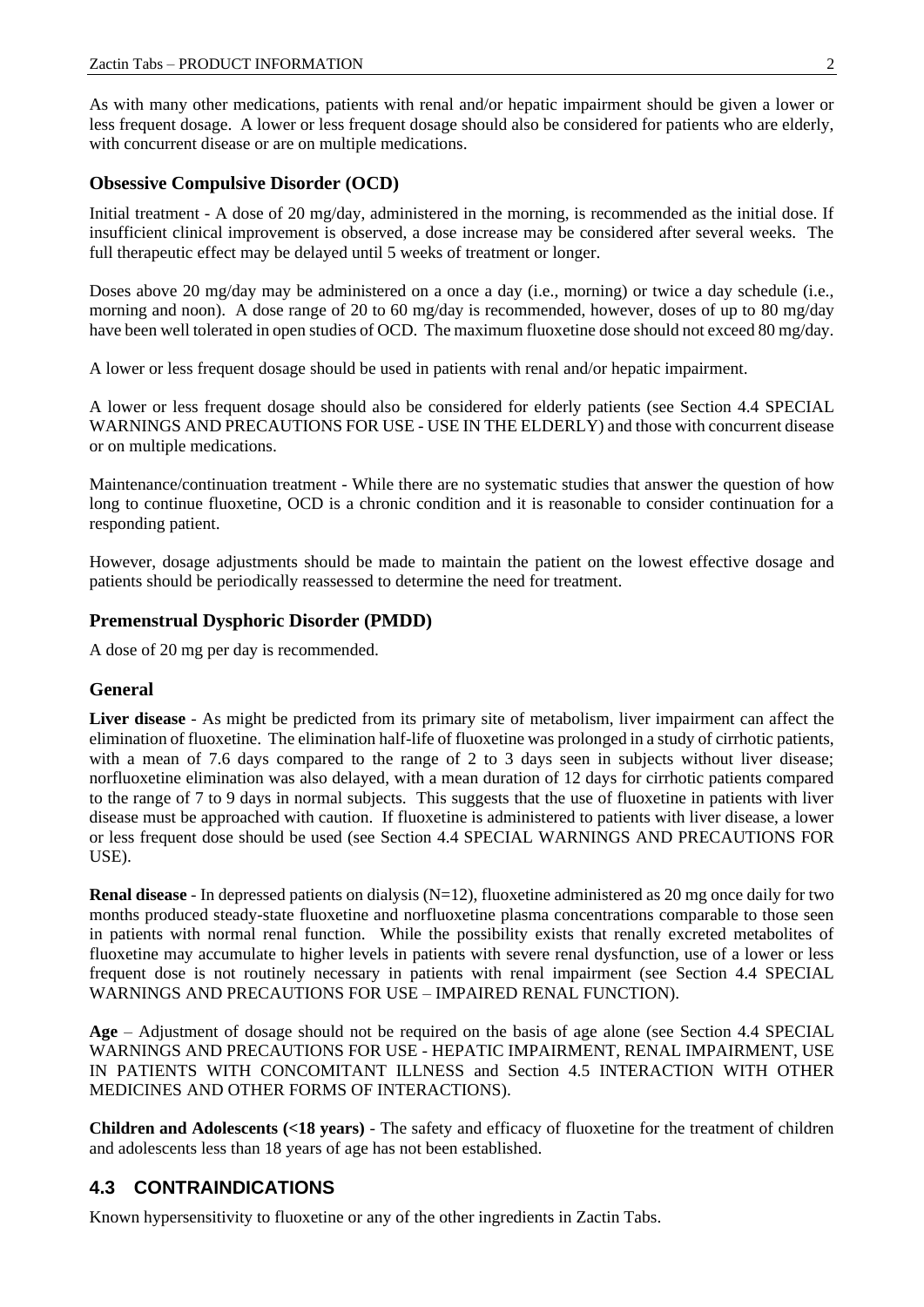#### **Monoamine oxidise inhibitors**

The combined administration of fluoxetine and a monoamine oxidase inhibitor (MAOI) has been associated with the development of serotonin syndrome, a serious, sometimes fatal, reaction in patients receiving an SSRI in combination with a MAOI and in patients treated with fluoxetine and a MAOI in close temporal proximity. Some cases presented with features resembling neuroleptic malignant syndrome. Symptoms and signs of serotonin syndrome include: clonus, myoclonus, tremor, shivering, hyperreflexia, hyperthermia, rigidity, autonomic instability with possible rapid fluctuations of vital signs, and mental status changes that include extreme agitation progressing to delirium and coma.

Therefore, Zactin Tabs should not be administered concomitantly with MAOIs (selective, reversible or irreversible) or within 14 days of discontinuing therapy with a MAOI. Since fluoxetine and its major metabolite have very long elimination half-lives, at least 5 weeks wash out (perhaps longer, especially if fluoxetine has been prescribed chronically and/or at higher doses - see Section 5.2 PHARMACOKINETIC PROPERTIES - ACCUMULATION AND SLOW ELIMINATION) should be allowed after ceasing Zactin Tabs before starting a MAOI. Limited reports suggest that orally administered cyproheptadine (Periactin) or intravenously administered dantrolene (Dantrium) may benefit patients experiencing such reactions. Animal studies also suggest that cyproheptadine may be beneficial.

#### **Pimozide**

Concomitant use in patients taking pimozide is contraindicated (see Section 4.4 SPECIAL WARNINGS AND PRECAUTIONS FOR USE).

### **4.4 SPECIAL WARNINGS AND PRECAUTIONS FOR USE**

#### **Clinical Worsening and Suicide Risk**

The risk of suicide attempt is inherent in depression and other psychiatric disorders and may persist until significant remission occurs. As with other drugs with similar pharmacological action (antidepressants), isolated cases of suicidal ideation and suicidal behaviours have been reported during fluoxetine therapy or early after treatment discontinuation. This risk must be considered in all depressed patients.

Although a causal role for fluoxetine in inducing such events has not been established, some analyses from pooled studies of antidepressants in psychiatric disorders found an increased risk for suicidal ideation and/or suicidal behaviours in paediatric and young adult (<25 years of age) patients compared to placebo. Patients with depression may experience worsening of their depressive symptoms and/or the emergence of suicidal ideation and behaviours (suicidality) whether or not they are taking antidepressant medications, and this risk may persist until significant remission occurs. As improvement may not occur during the first few weeks or more of treatment, patients should be closely monitored for clinical worsening and suicidality, especially at the beginning of a course of treatment, or at the time of dose changes, either increases or decreases.

Consideration should be given to changing the therapeutic regimen, including possibly discontinuing the medication, in patients whose depression is persistently worse or whose emergent suicidality is severe, abrupt in onset, or was not part of the patient's presenting symptoms. Patients (and caregivers of patients) should be alerted about the need to closely monitor for any worsening of their condition and/or the emergence of suicidal ideation/behaviour or thoughts of harming themselves and to seek medical advice immediately if these symptoms present. Physicians should encourage patients of all ages to report any distressing thoughts or feelings at any time. Patients with co morbid depression associated with other psychiatric disorders being treated with antidepressants should be similarly observed for clinical worsening and suicidality.

Pooled analyses of 24 short-term (4 to 16 weeks), placebo-controlled trials of nine antidepressant medicines [selective serotonin reuptake inhibitors (SSRIs) and others] in 4400 children and adolescents with major depressive disorder (16 trials), obsessive compulsive disorder (4 trials), or other psychiatric disorders (4 trials) have revealed a greater risk of adverse events representing suicidal behaviour or thinking (suicidality) during the first few months of treatment in those receiving antidepressants. The average risk of such events in patients treated with an antidepressant was 4%, compared with 2% of patients given placebo. There was considerable variation in risk among the antidepressants, but there was a tendency towards an increase for almost all antidepressants studied. The risk of suicidality was most consistently observed in the major depressive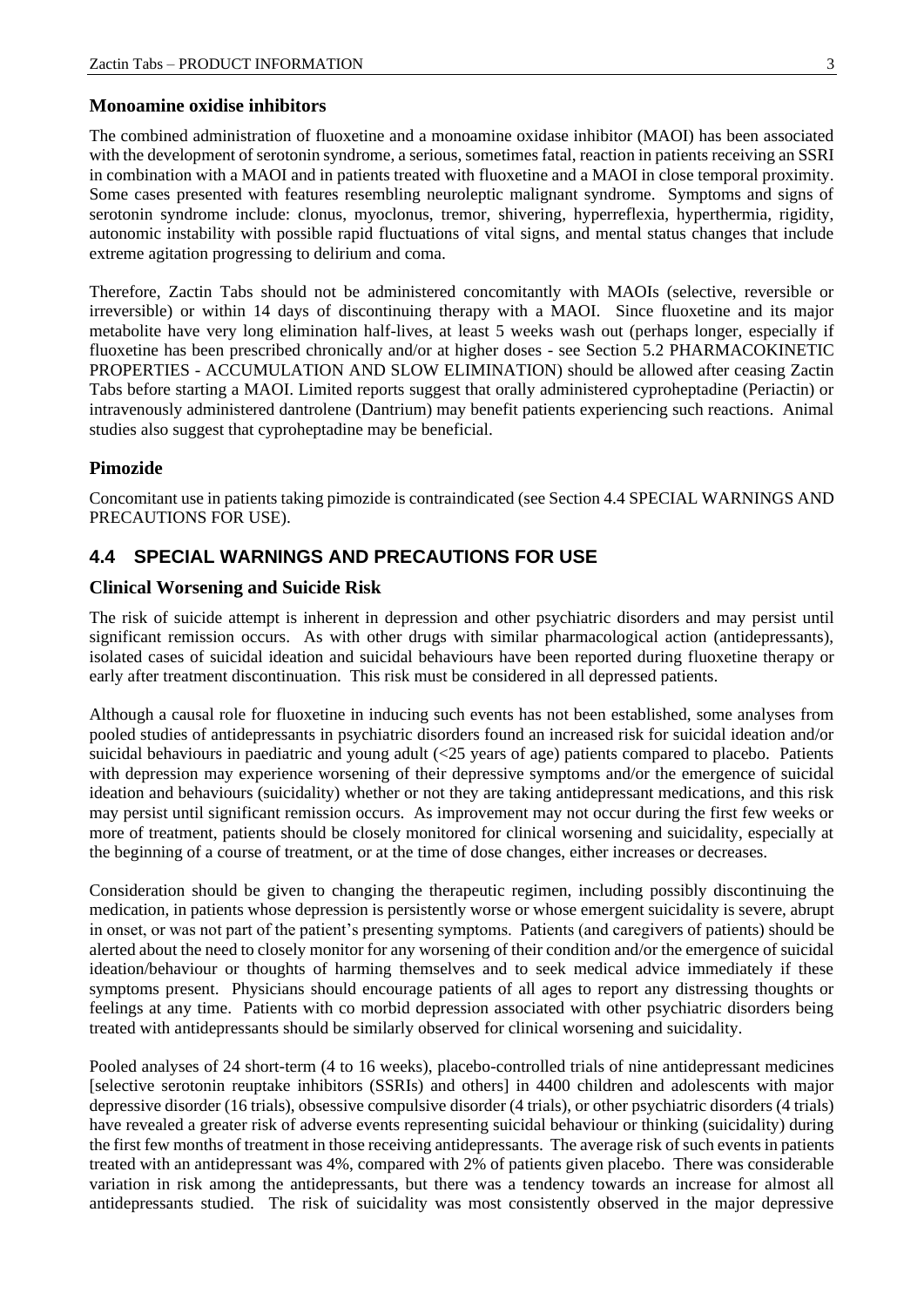disorder trials, but there were signals of risk arising from trials in other psychiatric indications (obsessive compulsive disorder and social anxiety disorder) as well. No suicides occurred in these trials. It is unknown whether the suicidality risk in children and adolescent patients extends to use beyond several months. The nine antidepressant medicines in the pooled analyses included five SSRIs (citalopram, fluoxetine, fluvoxamine, paroxetine, sertraline) and four non-SSRIs (bupropion, mirtazapine, nefazodone, venlafaxine).

Symptoms of anxiety, agitation, panic attacks, insomnia, irritability, hostility (aggressiveness), impulsivity, akathisia (psychomotor restlessness), hypomania, and mania, have been reported in adults, adolescents and children being treated with antidepressants for major depressive disorder as well as for other indications, both psychiatric and nonpsychiatric. Although a causal link between the emergence of such symptoms and either worsening of depression and/or emergence of suicidal impulses has not been established, there is concern that such symptoms may be precursors of emerging suicidality.

Families and caregivers of children and adolescents being treated with antidepressants for major depressive disorder or for any other condition (psychiatric or nonpsychiatric) should be informed about the need to monitor these patients for the emergence of agitation, irritability, unusual changes in behaviour, and other symptoms described above, as well as the emergence of suicidality, and to report such symptoms to health care providers immediately. It is particularly important that monitoring be undertaken during the initial few months of antidepressant treatment or at times of dose increase or decrease.

Prescriptions for Zactin Tabs should be written for the smallest quantity consistent with good patient management, in order to lower the risk of overdose.

#### **Serotonin syndrome**

Development of serotonin syndrome may occur in association with treatment with SSRIs and SNRIs, particularly when given in combination with MAOIs or other serotonergic agents. Symptoms and signs of serotonin syndrome include rapid onset of neuromuscular excitation (hyperreflexia, incoordination, myoclonus, tremor), altered mental status (confusion, agitation, hypomania) and autonomic dysfunction (diaphoresis, diarrhoea, fever, shivering and rapidly fluctuating vital signs). Treatment with fluoxetine hydrochloride should be discontinued if such events occur and supportive symptomatic treatment initiated.

#### **Cardiovascular effects**

QT prolongation can occur with fluoxetine treatment. Fluoxetine should be used with caution in patients with conditions such as congenital long QT syndrome; acquired long QT syndrome (e.g. due to concomitant use of a drug that prolongs the QT); a family history of QT prolongation; or other clinical conditions that predispose to arrhythmias (e.g. hypokalemia or hypomagnesemia) or increased exposure to fluoxetine (e.g., hepatic impairment).

#### **Rash and possibly allergic events**

During premarket testing of more than 5,600 US patients treated with fluoxetine, approximately 4% developed a rash and/or urticaria. Almost a third of these cases were withdrawn from treatment because of the rash and/or systemic signs or symptoms associated with the rash. Clinical findings reported in association with rash include fever, arthralgias, leucocytosis, carpal tunnel syndrome, oedema, respiratory distress, proteinuria, lymphadenopathy, and mild transaminase elevation. Most patients improved promptly with discontinuation of fluoxetine and/or adjunctive treatment with antihistamines or steroids, and all patients experiencing these events were reported to recover completely.

Two patients are reported to have developed a serious cutaneous systemic illness. One was considered to have a leucocytoclastic vasculitis, and the other, a severe desquamating syndrome which was considered variously to be a vasculitis or erythema multiforme, although in neither patient was there an unequivocal diagnosis. Several other patients have had systemic syndromes suggestive of serum sickness.

Since the introduction of fluoxetine, systemic events possibly related to vasculitis have developed in patients with rash. Although these events are rare, they may be serious, involving the lung, kidney, or liver. Death has been reported to occur in association with these systemic events.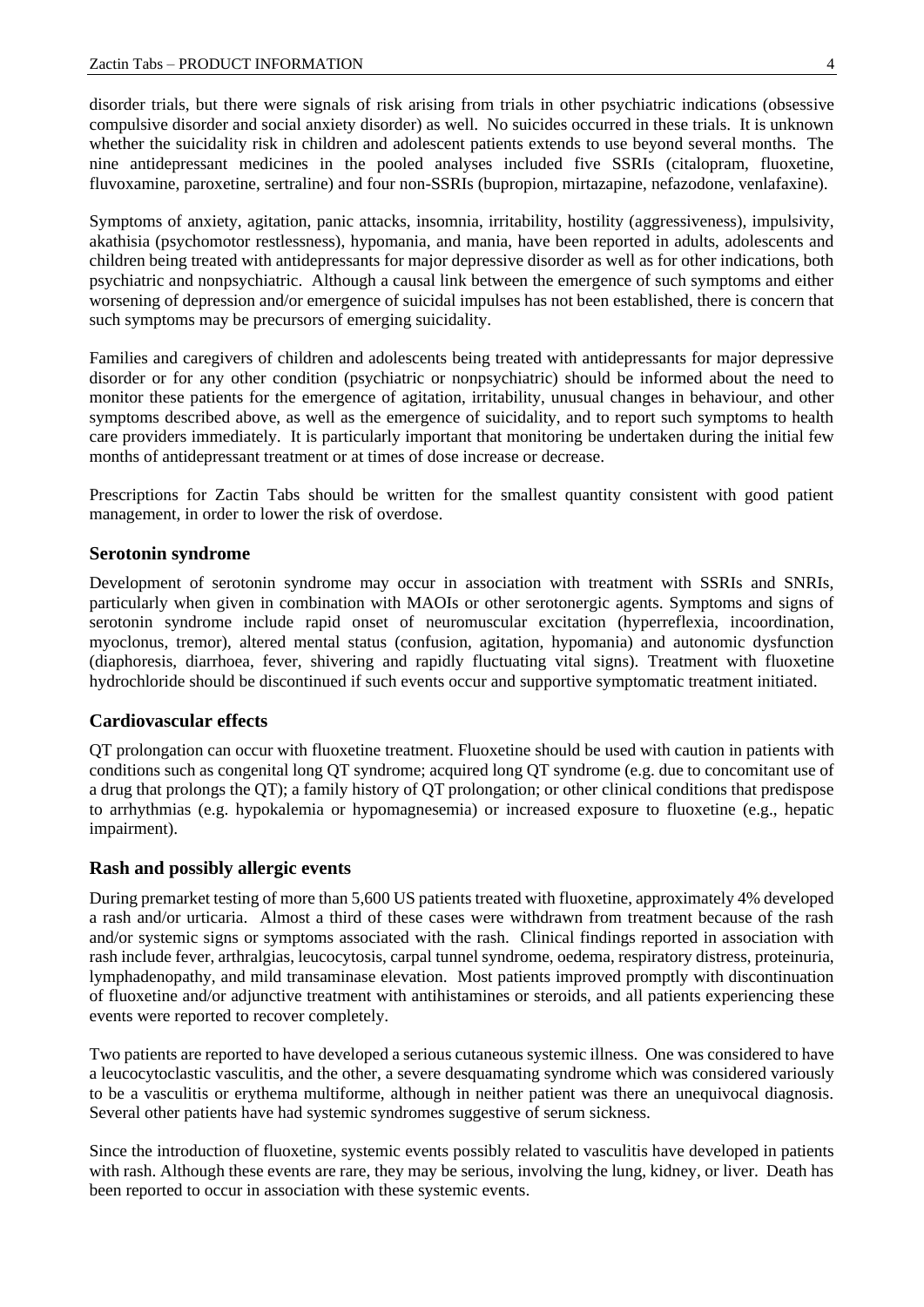Anaphylactoid events, including urticaria, bronchospasm, and angioedema, alone and in combination, have been reported.

Pulmonary events, including inflammatory processes of varying histopathology and/or fibrosis, have been rarely reported. These events have occurred with dyspnoea as the only preceding symptom.

It is not known whether these systemic events and rash have a common underlying cause or are due to different aetiologies or pathogenic processes. Zactin Tabs should be discontinued upon the appearance of rash or of other possibly allergic phenomena for which an alternative cause cannot be identified.

#### **Anxiety and insomnia**

10 to 15% of patients receiving fluoxetine reported anxiety, nervousness and insomnia. These symptoms led to drug discontinuation in 5% of patients treated with fluoxetine.

#### **Altered appetite and weight**

Significant weight loss, especially in underweight depressed patients, may be an undesirable result of treatment with fluoxetine.

In controlled clinical trials, approximately 9% of patients treated with fluoxetine experienced anorexia. This incidence is approximately six times that seen in placebo controls. A weight loss of greater than 5% of bodyweight occurred in 13% of fluoxetine treated patients compared to 4% of placebo and 3% of tricyclic antidepressant treated patients. However, fluoxetine has only rarely been discontinued due to weight loss.

#### **Screening for bipolar disorder**

A major depressive episode may be the initial presentation of Bipolar Disorder. It is generally believed that treating such an episode with an antidepressant alone may increase the likelihood of precipitation of a mixed/manic episode in patients at risk of Bipolar Disorder. Prior to initiating treatment with an antidepressant, patients should be adequately screened to determine if they are at risk for Bipolar Disorder; such screening should include a detailed psychiatric history, including a family history of suicide, Bipolar Disorder, and depression.

#### **Activation of mania/hypomania**

Hypomania or mania occurred in about 1% of patients who received fluoxetine during premarket testing. Activation of mania/hypomania has also been reported in a small percentage of patients with major affective disorder treated with other marketed antidepressants.

#### **Seizures**

Among more than 6,000 patients evaluated worldwide during premarket development of fluoxetine, 12 patients experienced convulsions (or events described as possibly having been seizures). Convulsions/seizures associated with other marketed antidepressants appear to occur at a similar rate (0.2%). Therefore, Zactin Tabs should be introduced with care in patients with a history of seizures.

#### **The long elimination half-lives of fluoxetine and its metabolites**

Because of the long elimination half-lives of fluoxetine (1 to 3 days after acute dosing and 4 to 6 days after chronic dosing) and its major active metabolite, norfluoxetine (4 to 16 days on acute and chronic dosing), dose changes will not be fully reflected in plasma concentrations for several weeks, affecting both strategies for titration to final dose and withdrawal from treatment (see Section 5.2 PHARMACOKINETIC PROPERTIES and Section 4.2 DOSAGE AND METHOD OF ADMINISTRATION).

#### **Withdrawal reactions**

Withdrawal reactions have been reported with selective serotonin reuptake inhibitor (SSRI) antidepressants. Due to the long elimination half-life of fluoxetine, and its active metabolite norfluoxetine, plasma fluoxetine and norfluoxetine concentrations decrease gradually at the conclusion of therapy, which reduces greatly the likelihood of developing discontinuation symptoms and makes dosage tapering unnecessary in most patients.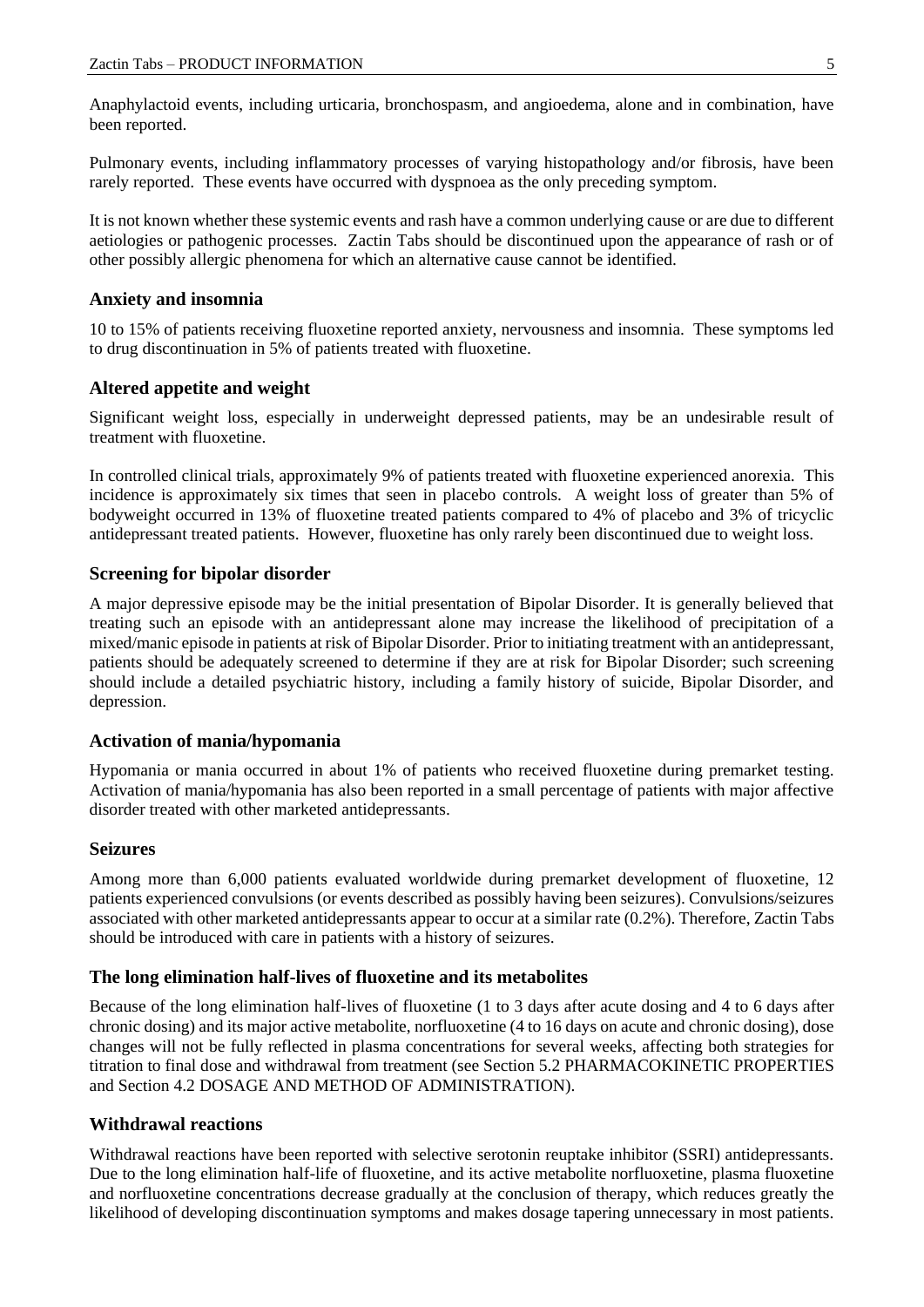Common symptoms associated with withdrawal of SSRIs include dizziness, paraesthesia, headache, anxiety and nausea. Onset of symptoms can occur within a day of discontinuation but may be delayed, particularly in the case of fluoxetine, due to its long half-life. The majority of symptoms experienced on withdrawal of SSRIs are non serious, self-limiting and have varying durations. Fluoxetine has been only rarely associated with such symptoms.

#### **Tamoxifen**

Some studies have shown that the efficacy of tamoxifen, as measured by the risk of breast cancer relapse, may be reduced when co-prescribed with fluoxetine as a result of inhibition of CYP2D6 (see Section 4.5 INTERACTIONS WITH OTHER MEDICINES AND OTHER FORMS OF INTERACTIONS). This risk may increase with longer duration of co-administration. When tamoxifen is used for the treatment or prevention of breast cancer, prescribers should consider using an alternative anti-depressant with little or no CYP2D6 inhibition.

#### **Use in patients with concomitant illness**

Clinical trial experience with fluoxetine in patients with concomitant systemic illness is limited. In patients with diseases or conditions which could affect metabolism or haemodynamic responses, fluoxetine should be used with caution. Fluoxetine has not been evaluated or used to any appreciable extent in patients with a recent history of myocardial infarction or unstable heart disease. Patients with these diagnoses were systematically excluded from clinical studies during the product's premarket testing. However, the electrocardiograms of 312 patients who received fluoxetine in double blind trials were retrospectively evaluated and no conduction abnormalities resulting in heart block were observed. The mean heart rate was decreased by approximately 3 beats/minute.

In subjects with liver cirrhosis, the clearances of fluoxetine and norfluoxetine, were reduced, thus increasing the elimination half-lives of these substances. A lower or less frequent dose should be used in these patients.

Since fluoxetine is extensively metabolised, excretion of unchanged drug in urine is a minor route of elimination. However, until adequate numbers of patients with severe renal impairment have been evaluated during chronic treatment with fluoxetine, it should be used with caution in such patients.

Fluoxetine may alter the glycaemic control of patients with diabetes. Hypoglycaemia has occurred during therapy with fluoxetine and hyperglycaemia has developed following cessation of the drug. Thus, in diabetic patients, the dosage of insulin and/or oral hypoglycaemics may need to be adjusted when therapy with fluoxetine is commenced or discontinued.

### **Mydriasis**

Mydriasis has been reported in association with fluoxetine; therefore, caution should be used when prescribing fluoxetine in patients with raised intraocular pressure or those at risk of acute narrow-angle glaucoma.

#### **Abnormal bleeding**

SSRIs and SNRIs, including fluoxetine may increase the risk of bleeding events, including gastrointestinal bleeding (see Section 4.8 ADVERSE EFFECTS (UNDESIRABLE EFFECTS)) and postpartum haemorrhage (see Section 4.6 Fertility, pregnancy and lactation). Other haemorrhagic manifestations (e.g. gynaecological haemorrhages and other cutaneous or mucous bleedings) have been reported rarely. Therefore, caution is advised in patients taking fluoxetine concomitantly with anticoagulants and/or medicinal products known to affect platelet function (e.g. NSAIDs, aspirin) and in patients with known bleeding tendencies.

### **Interference with cognitive and motor performance**

Patients should be cautioned about operating hazardous machinery or driving a car, until they are reasonably certain that fluoxetine does not affect them adversely.

#### **Information for patients**

Physicians are advised to discuss the following issues with patients for whom they prescribe fluoxetine: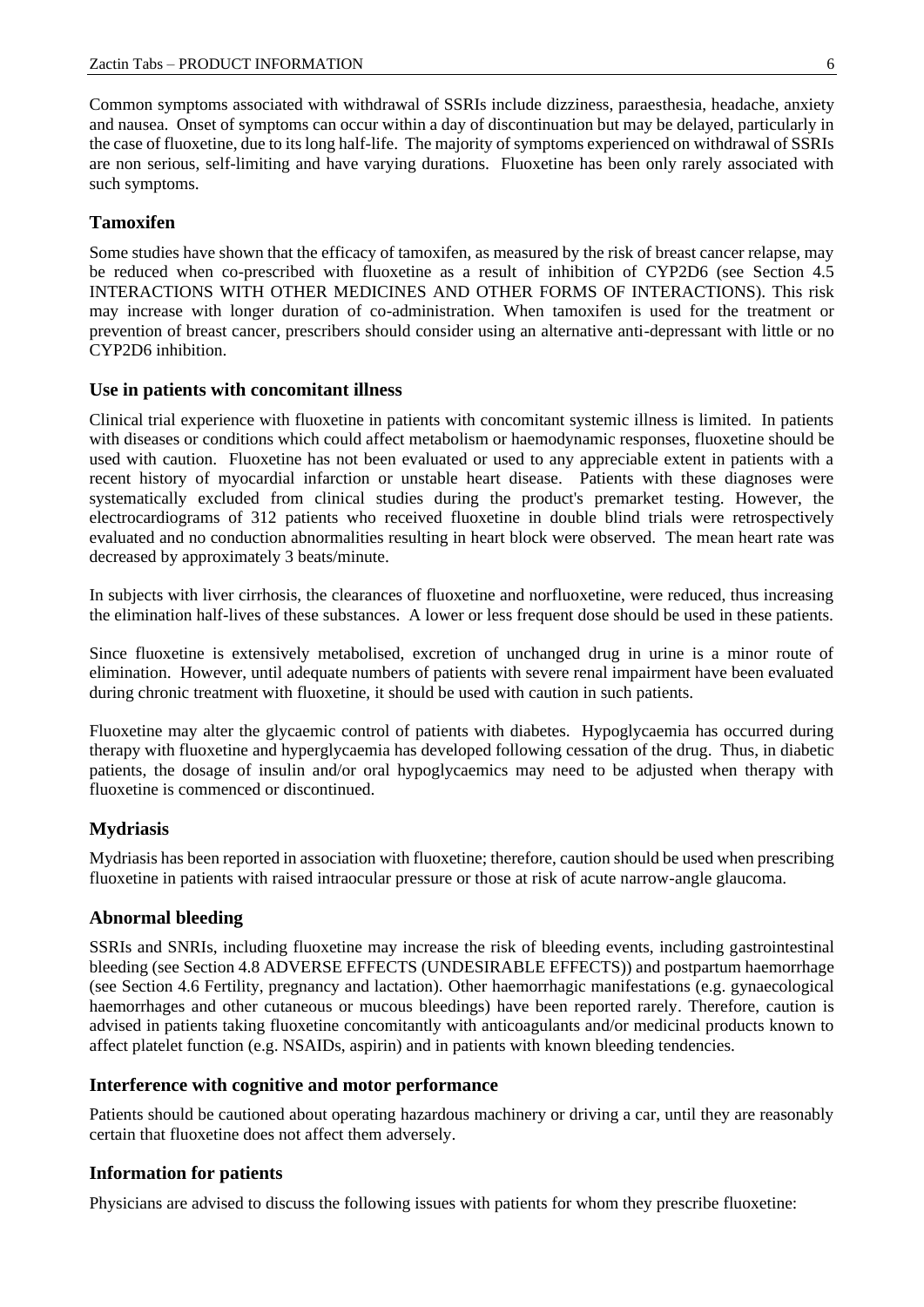- Because fluoxetine hydrochloride may impair judgment, thinking, or motor skills, patients should be advised to avoid driving a car or operating hazardous machinery until they are reasonably certain that their performance is not affected.
- Patients should be advised to inform their physician if they are taking or plan to take any prescription or over-the-counter drugs or alcohol.
- Patients should be advised to notify their physician if they become pregnant or intend to become pregnant during therapy.
- Patients should be advised to notify their physician if they are breast feeding.
- Patients should be advised to notify their physician if they develop a rash or hives.

#### **Hyponatraemia**

Several cases of hyponatraemia (some with serum sodium lower than 110 mmol/L) have been reported. The hyponatraemia appeared to be reversible when fluoxetine was discontinued. Although these cases were complex with varying possible aetiologies, some were possibly due to the syndrome of inappropriate antidiuretic hormone secretion (SIADH). Most of these occurrences have been in older patients and in patients taking diuretics or who were otherwise volume depleted. Ten of 313 fluoxetine patients and 6 of 320 placebo recipients in a placebo controlled, double blind trial, had a reduction in serum sodium below the reference range. This difference was not statistically significant. The lowest observed concentration was 129 mmol/L. The observed decreases were not clinically significant in this trial.

*Hyponatraemia in the elderly.* There have been seven reports (total 5,628) of hyponatraemia (serum sodium 114 to 128 mmol/L) in elderly patients receiving fluoxetine 20 mg daily. In five patients hyponatraemia occurred within 19 days of starting fluoxetine, however in all cases, the patients recovered after fluoxetine was withdrawn. Hence, in elderly patients, it may be advisable to monitor electrolyte levels during the initial weeks of therapy.

#### **Platelet function**

There have been reports of altered platelet function and/or abnormal results from laboratory studies in patients taking fluoxetine. While there have been reports of abnormal bleeding in several patients taking fluoxetine, it is unclear whether fluoxetine had a causative role.

#### **Electroconvulsive Therapy (ECT)**

There are no clinical studies establishing the benefit of the combined use of ECT and fluoxetine. There have been some reports of prolonged seizures in patients on fluoxetine receiving ECT treatment.

#### **Drug Abuse and Dependence**

Physical and psychological dependence. Fluoxetine hydrochloride has not been systematically studied, in animals or humans, for its potential for abuse, tolerance, or physical dependence. While the premarketing clinical experience with fluoxetine hydrochloride did not reveal any tendency for a withdrawal syndrome or any drug seeking behaviour, these observations were not systematic and it is not possible to predict on the basis of this limited experience the extent to which a CNS active drug will be misused, diverted, and/or abused once marketed. Consequently, physicians should carefully evaluate patients for history of drug abuse and follow such patients closely, observing them for signs of fluoxetine misuse or abuse (e.g., development of tolerance, incrementation of dose, drug-seeking behaviour).

#### **Use in Hepatic Impairment**

See Section 4.2 DOSE AND METHOD OF ADMINISTRATION.

#### **Use in Renal Impairment**

See Section 4.2 DOSE AND METHOD OF ADMINISTRATION.

### **Use in the Elderly**

Evaluation of patients over the age of 60 who received fluoxetine 20 mg daily revealed no unusual pattern of adverse events relative to the clinical experience in younger patients. These data are insufficient, however, to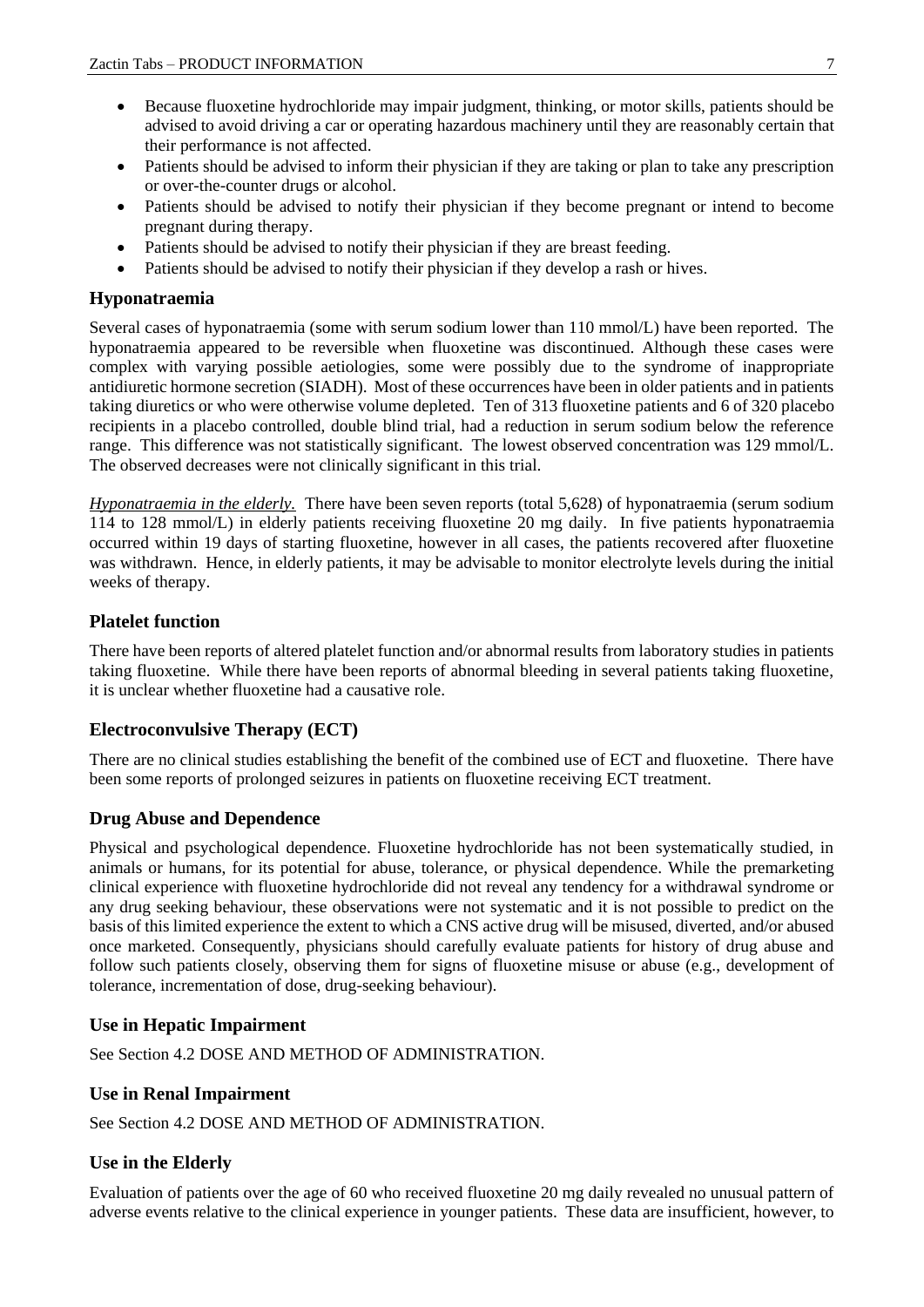dismiss the possibility of age-related differences during chronic use, particularly in elderly patients who have concomitant systemic illnesses or who are receiving concomitant drugs (see Section 4.2 DOSAGE AND METHOD OF ADMINISTRATION and Section 4.4 SPECIAL WARNINGS AND PRECAUTIONS FOR USE - HYPONATRAEMIA).

#### **Paediatric Use (< 18 years)**

The safety and efficacy of fluoxetine for the treatment of children and adolescents less than 18 years of age has not been established (see Section 4.6 FERTILITY, PREGNANCY AND LACTATION – EFFECTS ON FERTILITY, ANIMAL TOXICOLOGY and Section 4.8 ADVERSE EFFECTS (UNDESIRABLE EFFECTS)).

### **Effects on Laboratory Tests**

No specific drug-laboratory interactions involving cross-reactivity of fluoxetine with assays for other substances (i.e., producing a false-positive or false-negative result) have been identified.

# **4.5 INTERACTIONS WITH OTHER MEDICINES AND OTHER FORMS OF INTERACTIONS**

As with all drugs, the potential for interaction by a variety of mechanisms (i.e., pharmacodynamic, pharmacokinetic drug inhibition or enhancement, etc.) is a possibility (see Section 5.2 PHARMACOKINETIC PROPERTIES - ACCUMULATION AND SLOW ELIMINATION).

#### **Drugs metabolised by Cytochrome P450 2D6 (CYP2D6)**

Approximately 3 to 10% of the normal population has reduced levels of activity of cytochrome P450 2D6 (CYP2D6) as a result of a genetic defect. Such individuals have been referred to as "poor metabolisers" of drugs such as dextromethorphan and tricyclic antidepressants. Many drugs, such as antipsychotic (e.g. phenothiazines and some atypical) and most antidepressants including fluoxetine and other selective uptake inhibitors of serotonin, are metabolised by this isoenzyme; thus, both the pharmacokinetic properties and relative proportion of metabolites are altered in poor metabolisers.

Like other agents that are metabolised by CYP2D6, fluoxetine inhibits the activity of this isoenzyme and thus may make normal metabolisers resemble poor metabolisers. Treatment with medications that are predominantly metabolised by CYP2D6 and that have a relatively narrow therapeutic index (e.g., flecainide, carbamazepine and tricyclic antidepressants) should be initiated at the low end of the dose range in patients currently taking fluoxetine or who have taken it in the preceding 5 weeks.

Tamoxifen has an important active metabolite, endoxifen, which is produced by CYP2D6 and contributes significantly to the efficacy of tamoxifen. Inhibition of CYP2D6 by fluoxetine leads to reduced plasma concentrations of endoxifen (see Section 4.4 SPECIAL WARNINGS AND PRECAUTIONS FOR USE).

### **Drugs Metabolised by Cytochrome P450 3A4**

In vitro studies have shown ketoconazole, a potent inhibitor of cytochrome P450 3A4 activity, to be at least 100 times more potent than fluoxetine or norfluoxetine as an inhibitor of the metabolism of several substrates for this enzyme, including astemizole, cisapride and midazolam. In an in vivo interaction study involving coadministration of fluoxetine with single doses of terfenadine (a cytochrome P450 3A4 substrate), no increase in plasma terfenadine concentrations occurred with concomitant fluoxetine. No change in the pharmacokinetic profile or cognitive effect of midazolam 10 mg orally was observed, following a course of fluoxetine administration intended to produce steady state conditions, when compared with baseline determinations. These data indicate that fluoxetine's extent of inhibition of cytochrome P450 3A4 activity is not likely to be of clinical significance.

### **Potential effects of co-administration of drugs highly bound to plasma proteins**

Since fluoxetine is tightly bound to plasma protein, the concomitant use of fluoxetine with another highly protein bound drug (e.g., warfarin) may cause a shift in plasma concentrations of either drug, thus potentially resulting in an adverse effect. Conversely, adverse effects may result from displacement of protein bound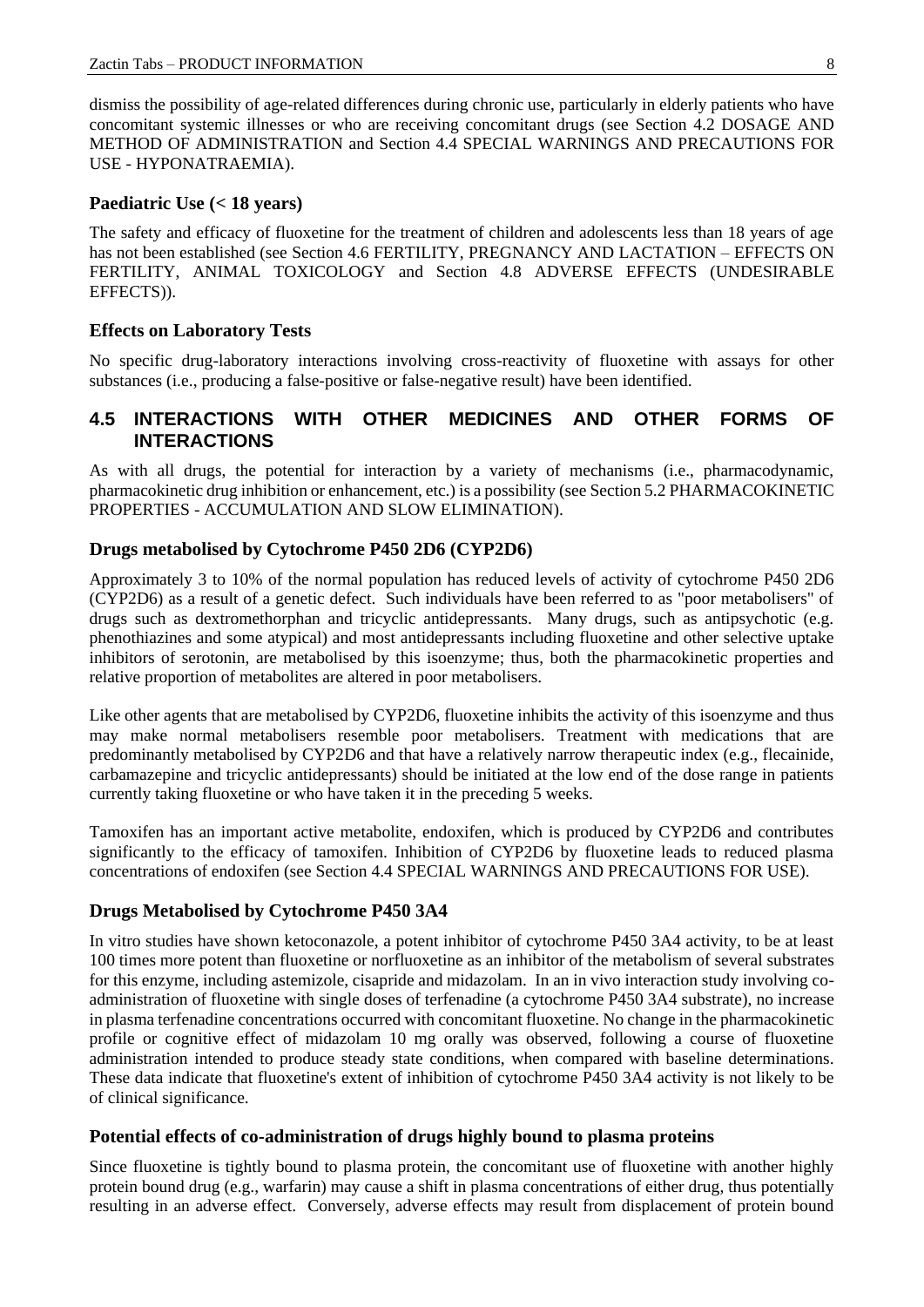fluoxetine by other tightly bound drugs (see Section 5.2 PHARMACOKINETIC PROPERTIES - ACCUMULATION AND SLOW ELIMINATION).

#### **Tryptophan**

Five patients receiving fluoxetine hydrochloride in combination with tryptophan experienced adverse reactions, including agitation, restlessness and gastrointestinal distress.

#### **Warfarin**

Altered anticoagulant effects (laboratory values and/or clinical signs and symptoms), with no consistent pattern, but including increased bleeding, have been reported uncommonly when fluoxetine is co-administered with warfarin. As is prudent in the concomitant use of warfarin with many other drugs, patients receiving warfarin therapy should receive careful coagulation monitoring when fluoxetine is initiated or stopped.

#### **CNS active drugs**

The risk of using fluoxetine in combination with other CNS active drugs has not been systematically evaluated. Data have been derived from circumstances which do not directly reflect the clinical setting. The clinical significance of in vitro and individual case report data is unknown. Nonetheless, caution is advised if the concomitant administration of fluoxetine and such drugs is required. In evaluating individual cases, consideration should be given to using lower initial doses of the concomitantly administered drugs, using conservative titration schedules, and monitoring of clinical status (see Section 5.2 PHARMACOKINETIC PROPERTIES - ACCUMULATION AND SLOW ELIMINATION).

*Anticonvulsants.* Patients receiving stable doses of phenytoin and carbamazepine have developed raised plasma anticonvulsant levels and clinical anticonvulsant toxicity following initiation of concomitant fluoxetine treatment.

*Antipsychotics.* Some evidence suggests a possible pharmacodynamic and/or pharmacokinetic interaction between some serotonin specific reuptake inhibitors (SSRIs) and some antipsychotics, including possible elevation of blood levels of haloperidol and clozapine. Clinical studies of pimozide with other antidepressants demonstrate an increase in drug interaction or QTc prolongation. While a specific study with pimozide and fluoxetine has not been conducted, the potential for drug interactions or QTc prolongation warrants restricting the concurrent use of pimozide and fluoxetine. Concomitant use of fluoxetine and pimozide is contraindicated (see Section 4.3 CONTRAINDICATIONS).

*Benzodiazepines.* The half-life of concurrently administered diazepam may be prolonged in some patients and co-administration of alprazolam may result in increased plasma alprazolam concentrations.

*Lithium*. There have been reports of both increased and decreased lithium levels during combined therapy with fluoxetine and lithium. Cases of lithium toxicity and increased serotonergic effects have been reported. Lithium levels should be monitored when these drugs are administered concomitantly.

*Serotonergic drugs.* Co-administration with other serotonergic drugs (e.g. SNRIs, SSRIs, tramadol or triptans such as sumatriptan) may result in serotonin syndrome.

*Monoamine oxidase inhibitors.* See Section 4.3 CONTRAINDICATIONS.

*Other antidepressants.* In two studies, previously stable plasma levels of imipramine and desipramine have increased greater than 2 to 10-fold when fluoxetine has been administered in combination. This influence may persist for three weeks or longer after fluoxetine is discontinued. Thus, the dose of tricyclic antidepressant (TCA) may need to be reduced and plasma TCA concentrations may need to be monitored temporarily when fluoxetine is co-administered or has been recently discontinued (see Section 4.5 INTERACTIONS WITH OTHER MEDICINES AND OTHER FORMS OF INTERACTIONS - DRUGS METABOLISED BY CYTOCHROME P450 2D6 (CYP2D6)).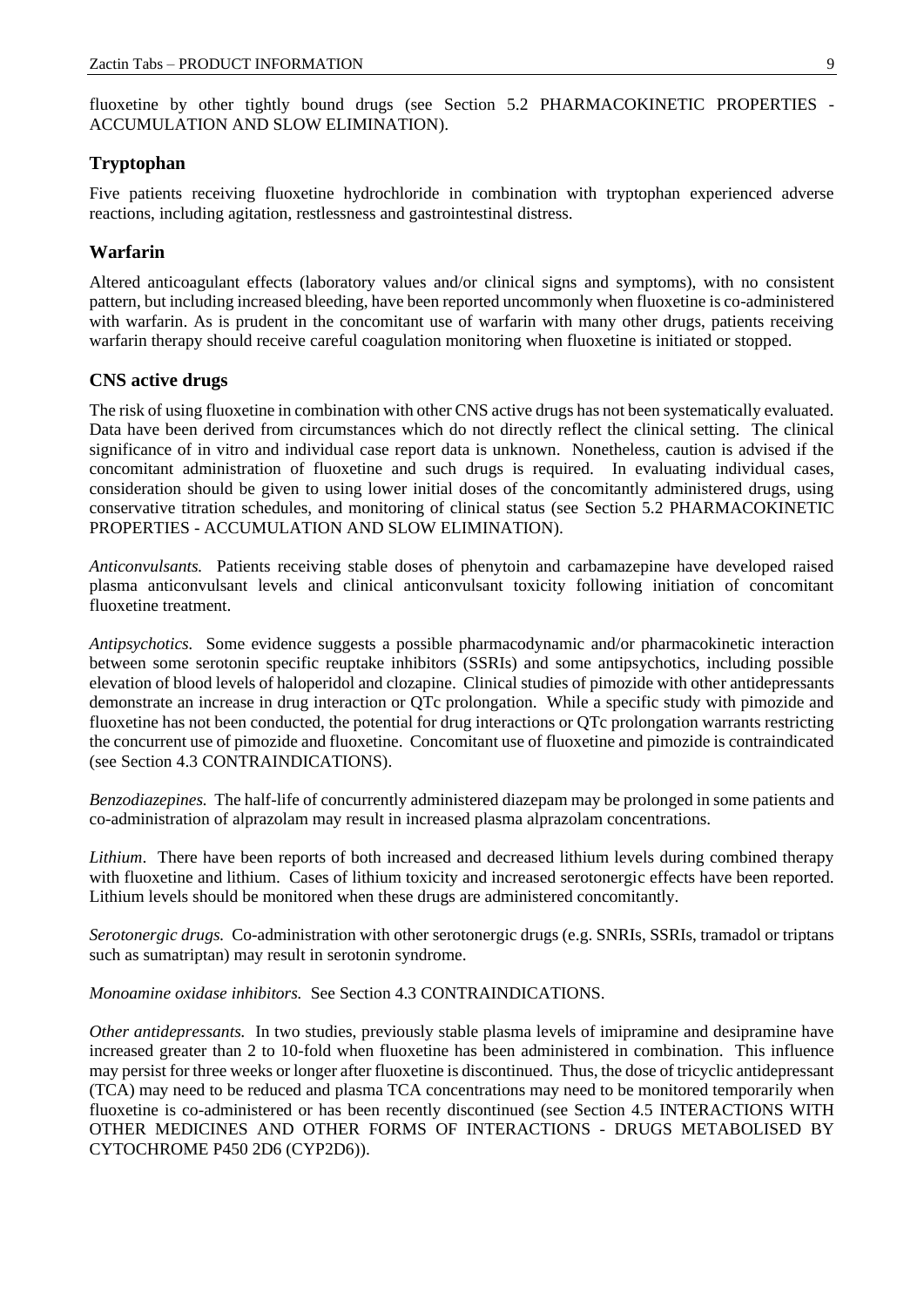### **St John's Wort (Hypericum perforatum)**

In common with other SSRI's, pharmacodynamic interactions between fluoxetine and the herbal remedy St John's Wort may occur, which may result in an increase of undesirable effects.

# **4.6 FERTILITY, PREGNANCY AND LACTATION**

### **Effects on Fertility**

Two fertility studies conducted in rats at dose levels of up to 9 - 12.5 mg/kg/day indicated that fluoxetine had no adverse effects on fertility. A slight decrease in neonatal survival was noted but this was probably associated with depressed maternal food consumption and suppressed weight gain.

Administration of fluoxetine to juvenile rats from weaning to young adulthood was associated with delayed sexual maturation, degenerative testicular and epididymal changes, and immaturity and inactivity of the female reproductive tract. Post-treatment assessment revealed reduced sperm concentrations and fertility, prolonged pairing-coitus interval, and histopathological changes indicative of irreversible seminiferous tubular degeneration and reversible epididymal vacuolation. These effects were observed at systemic exposures (plasma AUC) to fluoxetine and norfluoxetine of 5–20 fold higher than clinical paediatric exposure at a dose of 20 mg/day, and 2-7 fold higher than clinical paediatric exposure at 60 mg/day. At the no-effect level for these changes, exposure to fluoxetine and norfluoxetine was from less than clinical exposure to 8 fold higher than clinical exposure. The significance of these findings for human risk is unknown.

*Animal toxicology* - Phospholipids are increased in some tissues of mice, rats and dogs given fluoxetine chronically. This effect is reversible after cessation of fluoxetine treatment. Phospholipid accumulation in animals has been observed with many cationic amphiphilic drugs, including fenfluramine, imipramine and ranitidine. The significance of this effect in humans is unknown.

Administration of fluoxetine to juvenile rats from weaning to young adulthood was associated with growth retardation, skeletal muscle degeneration and adverse effects on male and female reproductive systems (see Section 4.6 FERTILITY, PREGNANCY AND LACTATION - EFFECTS ON FERTILITY). Post treatment assessment revealed impaired nervous system function and adverse effects in reproductive parameters (see Section 4.6 FERTILITY, PREGNANCY AND LACTATION - EFFECTS ON FERTILITY). These effects were observed at systemic exposures (plasma AUC) to fluoxetine and norfluoxetine of 5–20 fold higher than clinical paediatric exposure at a dose of 20 mg/day, and 2-7 fold higher than clinical paediatric exposure at 60 mg/day. At the no-effect level for these changes, exposure to fluoxetine and norfluoxetine was from less than clinical exposure to 8 fold higher than clinical exposure. The significance of these findings for human risk is unknown.

### **Use in Pregnancy**

Pregnancy Category: C

Fluoxetine crosses the placenta.

Results of a number of epidemiological studies assessing the risk of fluoxetine exposure in early pregnancy have been inconsistent and have not provided conclusive evidence of an increased risk of congenital malformations. However, one meta-analysis suggests a potential risk of cardiovascular defects in infants of women exposed to fluoxetine during the first trimester of pregnancy compared to infants of women who were not exposed to fluoxetine.

Fluoxetine use should be considered during pregnancy only if the potential benefit justifies the potential risk to the foetus, taking into account the risks of untreated depression.

Transitory withdrawal symptoms have been reported rarely in the neonate after maternal use near term.

Neonates exposed to fluoxetine and other SSRIs or serotonin and noradrenaline reuptake inhibitors (SNRIs), late in the third trimester have been uncommonly reported to have clinical findings of respiratory distress, cyanosis, apnoea, seizures, temperature instability, feeding difficulty, vomiting, hypoglycaemia, hypotonia, hypertonia, hyperreflexia, tremor, jitteriness, irritability and constant crying. Such events can arise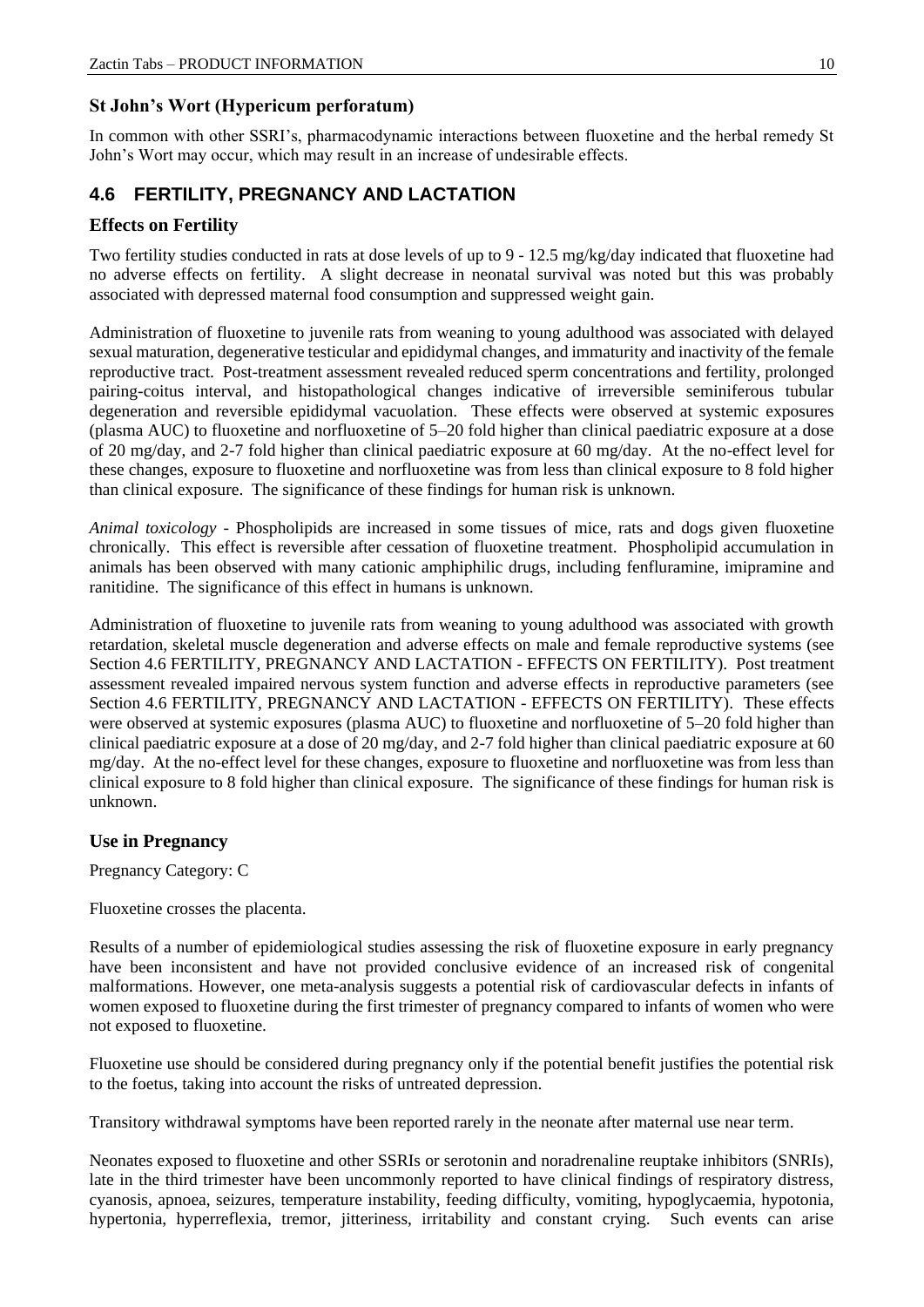immediately upon delivery and are usually transient. These features could be consistent with either a direct effect of SSRIs and SNRIs or, possibly, a drug discontinuation syndrome. When treating a pregnant woman with fluoxetine during the third trimester, the physician should carefully consider the potential risks and benefits of treatment.

Epidemiological studies have shown that the use of SSRI's in pregnancy, particularly use in late pregnancy, was associated with an increased risk of persistent pulmonary hypertension of the newborn (PPHN). The observed risk was approximately 5 cases per 1000 pregnancies. In the general population 1 to 2 cases of PPHN per 1000 pregnancies occur.

*Teratogenic effects* - Reproduction studies have been performed in rats and rabbits at oral doses of up to 12.5 and 15 mg/kg/day respectively, and have revealed no evidence of harm to the fetus due to fluoxetine. However, there are no adequate and well controlled studies in pregnant women. Because animal reproduction studies are not always predictive of human response, fluoxetine should only be used during pregnancy if clearly required.

*Labour and delivery* - Observational data indicate an increased risk (less than 2-fold) of postpartum haemorrhage following SSRI/SNRI exposure within the month prior to birth.

# **Use in Lactation**

Fluoxetine and norfluoxetine are excreted in breast milk. Therefore, breastfeeding is not recommended during treatment with Zactin Tabs. The concentration of fluoxetine plus norfluoxetine was 70.4 nanogram/mL in one breast milk sample, while the mother's plasma concentration was 295.0 nanogram/mL. No adverse effects on the baby were reported. In another case, an infant breastfed by a mother on fluoxetine developed crying, sleep disturbance, vomiting and watery stools. The infant's plasma concentrations of fluoxetine and norfluoxetine on the second day of feeding were 340 nanogram/mL and 208 nanogram/mL, respectively.

# **4.7 EFFECTS ON ABILITY TO DRIVE AND USE MACHINES**

The effects of this medicine on a person's ability to drive and use machines were not assessed as part of its registration.

# **4.8 ADVERSE EFFECTS (UNDESIRABLE EFFECTS)**

Adverse reactions are dose-dependent and more common at higher doses than 20 mg per day.

### **Associated with discontinuation of treatment**

Fifteen percent of approximately 4,000 patients who received fluoxetine hydrochloride in U.S. premarketing clinical trials discontinued treatment due to an adverse event. The more common events causing discontinuation included: psychiatric (5.3%), primarily nervousness, anxiety and insomnia; digestive (3.0%), primarily nausea; nervous system (1.6%), primarily dizziness; body as a whole (1.5%), primarily asthenia and headache; and skin (1.4%), primarily rash and pruritus.

In obsessive compulsive disorder studies, 12.1% of fluoxetine treated patients discontinued treatment early because of adverse events. Anxiety and rash at incidences of less than 2% were the most frequently reported events.

### **Events observed during fluoxetine clinical trials**

The following events listed by body system have been observed. Very common adverse events are defined as those occurring in 1 or more occasions in at least 1/10 patients; common adverse events are defined as those occurring in 1 or more occasions in at least 1/100 patients; uncommon adverse events are those occurring in 1/100 to 1/1000 patients; rare events are those occurring in less than 1/1000 patients; very rare events are those occurring in less than 1/10,000 patients. It is important to emphasise that, although the events reported did occur during treatment with fluoxetine, they were not necessarily caused by it.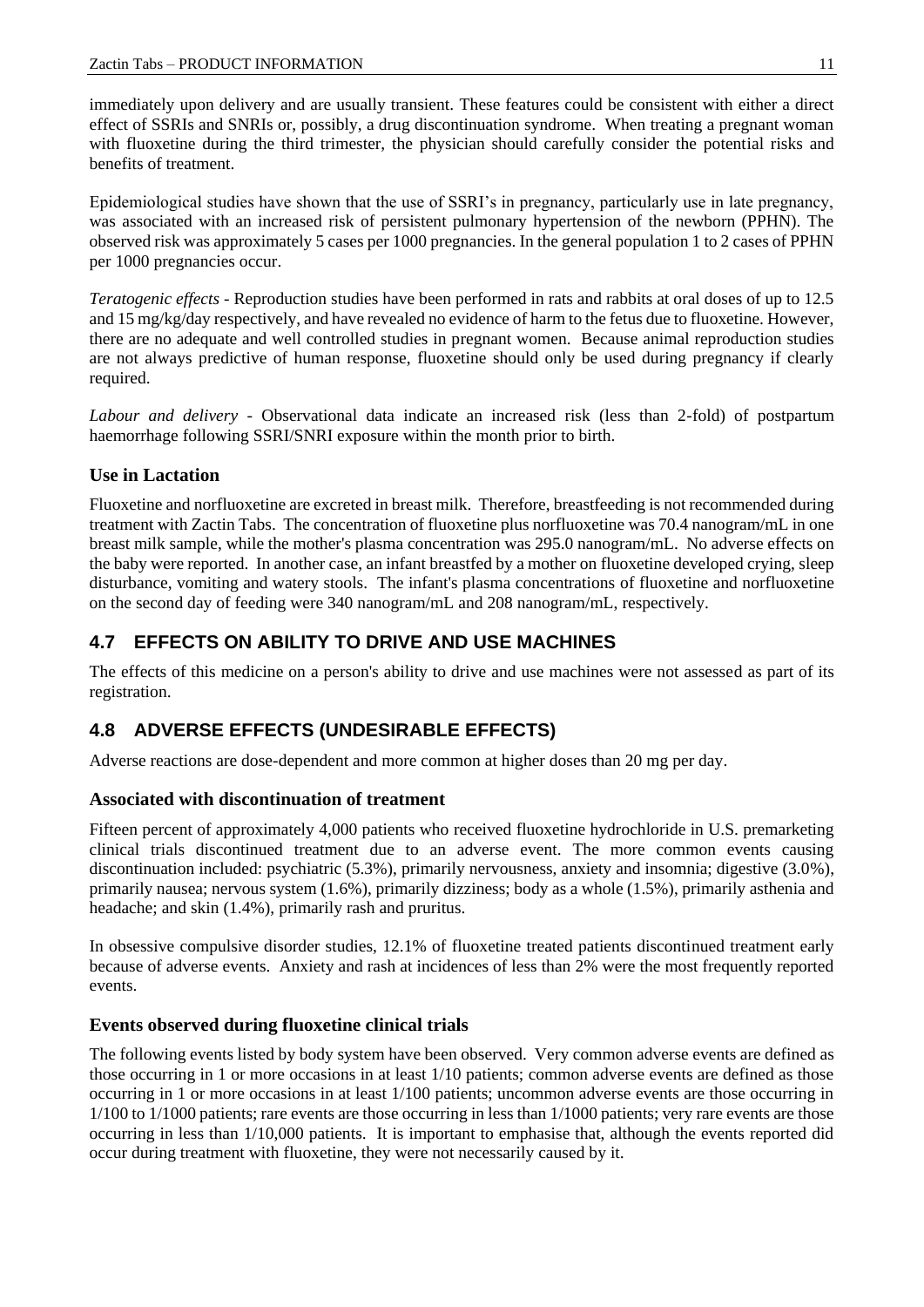*Body as a whole* - Very common: fatigue (including asthenia); Common: allergic reaction, chills; Uncommon: feeling abnormal; Rare: photosensitivity reaction, serum sickness; Very rare: anaphylactoid reaction, serotonin syndrome (neuroleptic malignant syndrome-like effects), mild intensity headache.

*Cardiovascular system* - Common: palpitations, vasodilatation; Uncommon: hypotension; Very rare: orthostatic hypotension.

*Digestive system* - Very common: diarrhoea, nausea; Common: anorexia, dyspepsia, gastrointestinal disorder, mouth dryness, vomiting; Uncommon: dysphagia; Rare: oesophageal pain.

*Haemic and lymphatic systems* - Uncommon: ecchymosis.

*Metabolic and nutritional disorders* - Common: weight loss.

*Musculoskeletal system* - Common: twitching.

*Nervous system -* Very common: anxiety, dizziness, headache, insomnia, nervousness, somnolence, tremor; Common: abnormal dreams, decreased libido, sleep disorder, abnormal thinking; Uncommon: akathisia, ataxia, balance disorder, bruxism, buccoglossal syndrome, depersonalisation, dyskinesia, manic reaction, myoclonus, seizures.

*Respiratory system*- Common: yawn.

*Skin and appendages* - Common: pruritus, rash, sweating, urticaria; Uncommon: alopecia.

*Special senses* - Common: abnormal vision, taste perversion; Uncommon: mydriasis.

*Urogenital system* - Common: abnormal ejaculation, gynaecological bleeding, impotence, urinary frequency; Uncommon: anorgasmia, breast pain, sexual dysfunction (occasionally persisting after treatment discontinuation), urination impaired; Rare: priaprism.

*Investigations* – Common: electrocardiogram data: QT interval prolongation (QTcF ≥450 msec).

*Children and Adolescents* - Common: epistaxis.

*Weight loss and decreased height gain* - As with other SSRIs, decreased weight gain has been observed in association with the use of fluoxetine in children and adolescent patients. After 19 weeks of treatment in a clinical trial, paediatric subjects treated with fluoxetine gained an average of 1.1 cm less in height ( $p=0.004$ ) and 1.1 kg less in weight (p=0.008) than subjects treated with placebo. In addition, fluoxetine treatment was associated with a decrease in serum alkaline phosphatase levels in this study. In addition, fluoxetine treatment was associated with a decrease in alkaline phosphatase levels in this study. In a retrospective matched control observational study with a mean of 1.8 years of exposure to fluoxetine, paediatric subjects treated with fluoxetine had no difference in growth (0.0 cm) adjusted for expected growth in height from their matched, untreated controls (95 % CI:  $-0.6$  to 0.6, p=0.9673). The subjects grew more than their controls in observedminus-expected BMI by  $0.5\text{kg/m}$  (95% CI: 0.0 to 1.0, p=0.0328). The mean additional change associated with fluoxetine treatment would amount to an extra 1.2 kg in a 152 cm tall person weighing 45 kg. Limited evidence is available concerning the longer-term effects of fluoxetine on the development and maturation of children and adolescent patients. Height and weight should be monitored periodically in paediatric patients receiving fluoxetine (see Section 4.4 SPECIAL WARNINGS AND PRECAUTIONS FOR USE).

#### **Spontaneous events**

The following events have not been reported in clinical trials of fluoxetine, but have been reported in clinical practice and are possibly related to fluoxetine therapy. All these events are classified as very rare (occurring in less than 1/10,000 patients).

*Body as a whole* - Malignant hyperthermia, Stevens-Johnson syndrome, erythema multiforme.

*Cardiovascular -* Angioedema.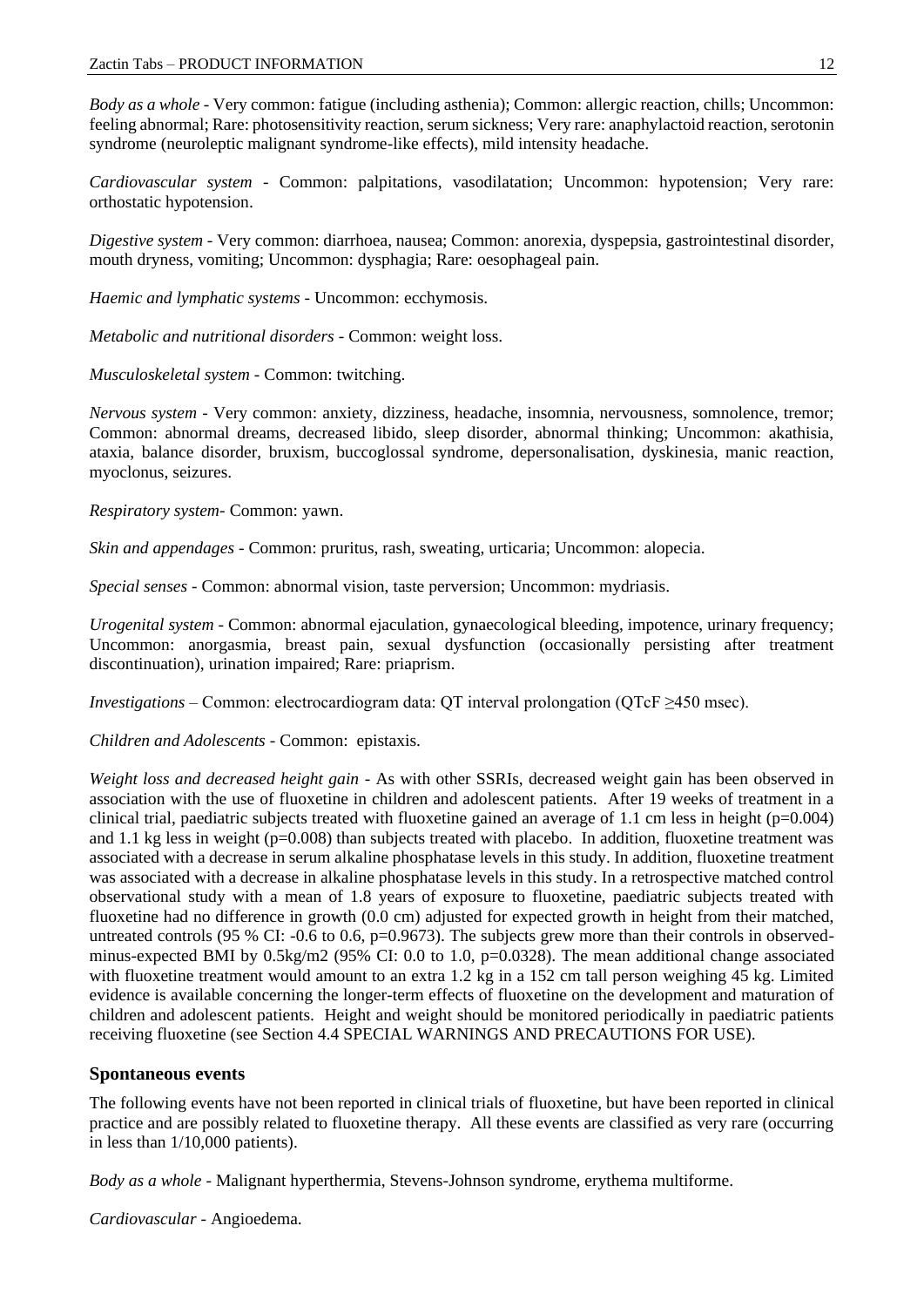*Digestive system -* Abnormal hepatic function, aggravation of hepatic damage, hepatic failure/necrosis, idiosyncratic hepatitis, gastrointestinal bleeding<sup>1</sup>.

*Endocrine system* - Inappropriate secretion of antidiuretic hormone.

*Haemic and lymphatic systems* - Eosinophilia, thrombocytopenic purpura.

*Nervous system* - Oculogyric crisis, tardive dyskinesia, memory impairment, confusion.

*Skin and appendages* - Epidermal necrolysis.

*Urogenital system* - Enlarged clitoris.

*Reproduction system and breast disorders* – gynaecomastia, galactorrhoea, hyperprolactinaemia.

The following event have been reported for the therapeutic class of SSRIs/SNRIs (see Section 4.4 Special warnings and precautions for use and Section 4.6 Fertility, pregnancy and lactation):

Frequency "not known" - Postpartum haemorrhage

*Discontinuation symptoms -* Discontinuation symptoms have been reported when fluoxetine treatment is stopped. The most commonly reported symptoms include dizziness, sleep disorders, sensory disturbances/paraesthesia, anxiety, agitation, asthenia, confusion, headache, and irritability.

#### **Reporting Suspected Adverse Effects**

Reporting suspected adverse reactions after registration of the medicinal product is important. It allows continued monitoring of the benefit-risk balance of the medicinal product. Healthcare professionals are asked to report any suspected adverse reactions at [www.tga.gov.au/reporting-problems.](http://www.tga.gov.au/reporting-problems)

# **4.9 OVERDOSE**

#### **Symptoms**

Cases of overdose of fluoxetine alone usually have an uncomplicated course and resolve without residual effects. Symptoms of overdose have included nausea, vomiting, seizures, cardiovascular dysfunction ranging from asymptomatic arrhythmias (including nodal rhythm and ventricular arrhythmias) or ECG changes indicative of QTc prolongation to cardiac arrest (including very rare cases of Torsade de Pointes), pulmonary dysfunction and signs of altered CNS status ranging from excitation to coma. During a 13-year period, there were 34 fatal reports of overdose where fluoxetine was the only reported ingestant although many of the case reports were incomplete.

#### **Management of overdose**

Establish and maintain an airway; insure adequate oxygenation and ventilation. Activated charcoal, which may be used with sorbitol, should be considered in treating overdose. Activated charcoal may reduce absorption of the medicine if given within one or two hours after ingestion. In patients who are no fully conscious or have impaired gag reflex, consideration should be given to administering activated charcoal via a nasogastric tube, once the airway is protected.

Cardiac and vital signs monitoring is recommended, along with general symptomatic and supportive measures. Based on experience in animals, which may not be relevant to humans, fluoxetine-induced seizures which fail to remit spontaneously may respond to diazepam.

<sup>&</sup>lt;sup>1</sup> Includes: oesophageal varices haemorrhage, gingival and mouth bleeding, haematemesis, haematochezia, haematomas [intra-abdominal, peritoneal], haemorrhage [anal, oesophageal, gastric, gastrointestinal (upper and lower), haemorrhoidal, peritoneal, rectal], haemorrhagic diarrhoea and enterocolitis, haemorrhagic diverticulitis, haemorrhagic gastritis, melaena, and ulcer haemorrhage [oesophageal, gastric, duodenal].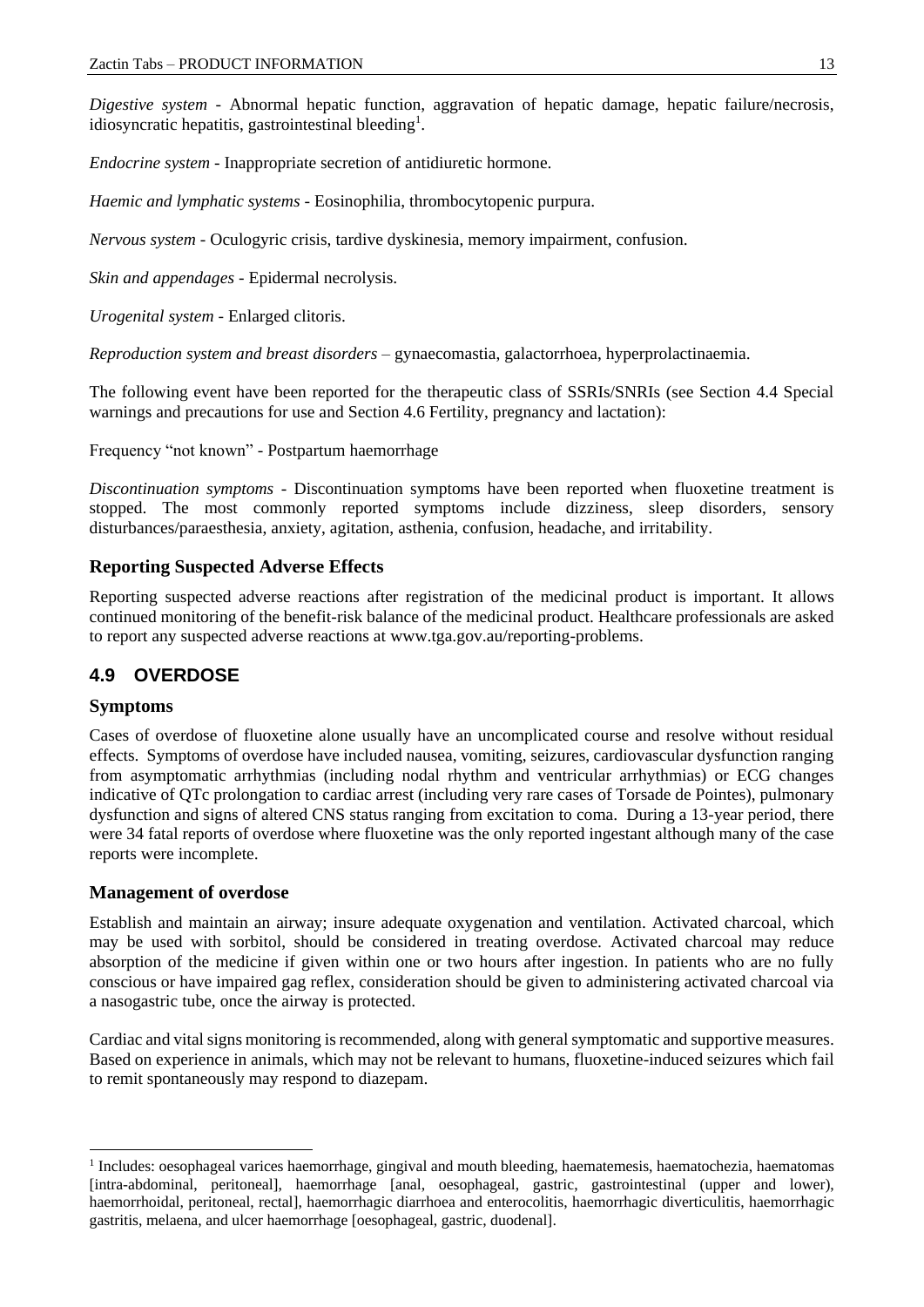There are no specific antidotes for fluoxetine hydrochloride.

Due to the large volume of distribution of fluoxetine hydrochloride, forced diuresis, dialysis, haemoperfusion, and exchange transfusion are unlikely to be of benefit.

In managing overdosage, consider the possibility of multiple drug involvement. The physician should consider contacting the Poisons Information Centre on 13 11 26 for advice on the treatment of any overdosage.

# **5 PHARMACOLOGICAL PROPERTIES**

# **5.1 PHARMACODYNAMIC PROPERTIES**

### **Mechanism of Action**

The antidepressant and antiobsessional action of fluoxetine is presumed to be linked to its inhibition of CNS neuronal uptake of serotonin. Studies at clinically relevant doses in humans have demonstrated that fluoxetine blocks the uptake of serotonin, but not of noradrenaline, into human platelets. Animal studies also suggest that fluoxetine is a much more potent uptake inhibitor of serotonin than of noradrenaline.

Antagonism of muscarinic, histaminergic, and α1-adrenergic receptors has been hypothesised to be associated with various anticholinergic, sedative, and cardiovascular effects of classical tricyclic antidepressant drugs. In vitro, fluoxetine binds to these and other membrane receptors from brain tissue much less potently than do the tricyclic antidepressants.

#### **Clinical Trials**

- 1. *Anxiety associated with major depression.* A meta-analysis of randomised clinical trials provided acceptable evidence that (i) fluoxetine shows an efficacy at least equal to that of tricyclic antidepressants and is statistically significantly superior to placebo in the treatment of patients who have anxiety symptoms associated with a depressive illness, and (ii) the effect of fluoxetine is similar in depressed patients regardless of the presence or absence of associated anxiety.
- 2. *Elderly.* Fluoxetine has been studied in four clinical trials in elderly depressed patients (> 60 years of age). The efficacy shown by fluoxetine in these elderly patients was similar to its effects in younger adults. Fluoxetine was well tolerated by elderly depressed patients.
- 3. *Maintenance of remission of depression.* In a multicentre randomised double-blind continuation of those who were in remission after 12 weeks of open-label fluoxetine 20 mg/day, after 50 weeks (total duration) of fluoxetine 20 mg/day, the fluoxetine-treated patients had a statistically significantly lower rate of re emergence of depressive symptoms than those on placebo. Although the numbers treated for 62 weeks were too few for efficacy evaluation, treatment with fluoxetine was safe and welltolerated for this time.
- 4. *Premenstrual dysphoric disorder (PMDD).* The effectiveness of fluoxetine for the treatment of PMDD has been studied in four placebo controlled trials (one intermittent and three continuous) in a total of 628 patients (415 exposed to fluoxetine).

In an intermittent dosing double-blind, parallel group study of 3 months duration, patients (N=260 randomised) were treated with fluoxetine 10mg/day, fluoxetine 20 mg/day, or placebo. Fluoxetine or placebo was started 14 days prior to the anticipated onset of menstruation and was continued through the first full day of menses. Fluoxetine 20 mg/day was shown to be significantly more effective than placebo as measured by the Daily Record of Severity of Problem (DRSP) total score (including mood and physical symptoms) and the DRSP social and functional impairment symptom cluster score. The DRSP is a patient-rated instrument that mirrors the diagnostic criteria for PMDD as identified in the DSM-IV. Fluoxetine 10 mg/day was shown to be significantly more effective than placebo as measured by the DRSP social and functional impairment symptom cluster score, but did not show a significant difference to placebo for DRSP total score. The average DRSP total score decreased 38% on fluoxetine 20 mg/day, 35% on fluoxetine 10 mg/day and 30% on placebo. The average DRSP social and functional impairment symptom cluster score decreased 42% on fluoxetine 20 mg/day, 40%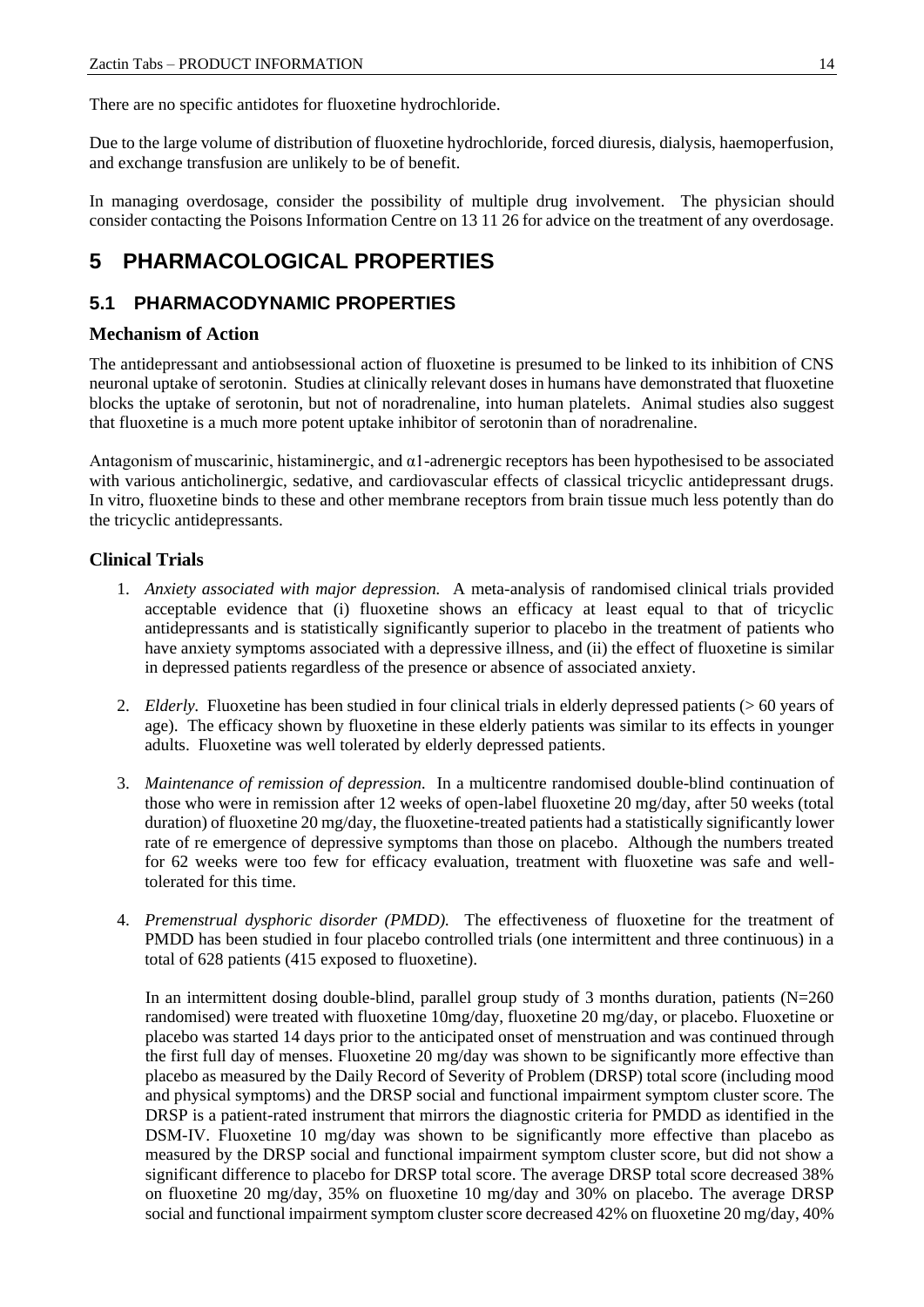on fluoxetine 10 mg/day and 33% on placebo. Both fluoxetine 20 mg/day and 10 mg/day were welltolerated in this study.

In the first continuous dosing double blind, parallel study of six months duration, fixed doses of fluoxetine 20 mg (n = 95) and 60 mg (n = 85) per day were shown to be significantly more effective than placebo  $(n = 94)$  in improving the cyclical mood disturbance characteristic of PMDD as measured by visual analogue scales (VAS) evaluating dysphoria, irritability and tension. The average score calculated from these three VAS items decreased 6% on placebo treatment compared to 37% on 20 mg ( $p < 0.001$  versus placebo) and 42% on fluoxetine 60 mg ( $p < 0.001$  versus placebo). Fluoxetine was also shown to be significantly more effective than placebo in improving physical symptoms of PMDD as measured by the VAS evaluating bloating, breast tenderness and headache. The average score calculated from these three VAS items decreased 8% on placebo, 33% on 20 mg ( $p = 0.005$ ) versus placebo) and 31% on fluoxetine 60 mg ( $p = 0.012$  versus placebo). Fluoxetine 20 mg and 60 mg per day were also significantly more effective than placebo on a number of secondary measures of mood, physical symptoms and social impairment. The other two clinical studies were supportive of the differences seen between fluoxetine and placebo.

# **5.2 PHARMACOKINETIC PROPERTIES**

### **Absorption**

In humans, following a single oral 40 mg dose of fluoxetine, peak plasma concentrations from 15 to 55 nanogram/mL are observed after 6 to 8 hours. Fluoxetine is 80% to 95% absorbed following oral administration. There is a linear dose proportionality for the absorption of fluoxetine over the therapeutic dose range.

The systemic bioavailability of fluoxetine does not appear to be affected by food, although the absorption of fluoxetine may be slightly delayed. Thus, fluoxetine may be taken with or without food.

### **Distribution**

The volume of distribution for fluoxetine is estimated at 30 to 40 L/kg.

### **Protein Binding**

Over the concentration range from 200 to 1,000 nanogram/mL, approximately 94.5% of fluoxetine is bound *in vitro* to human serum proteins including albumin and α-1-glycoprotein. The interaction between fluoxetine and other highly protein bound drugs has not been fully evaluated, but may be important (see Section 4.4 SPECIAL WARNINGS AND PRECAUTIONS FOR USE).

#### **Metabolism**

Fluoxetine is extensively metabolised in the liver to norfluoxetine and a number of other unidentified metabolites. Norfluoxetine is the only identified active metabolite and is formed by demethylation of fluoxetine. In animal models, norfluoxetine's potency and selectivity as a serotonin uptake inhibitor are essentially equivalent to fluoxetine's.

Multiple cytochrome P450 isoenzymes, including CYP2D6, are responsible for the conversion of fluoxetine to norfluoxetine; thus other nonsaturable oxidative pathways (i.e., non-2D6 pathways) contribute considerably to norfluoxetine formation (see Section 4.5 INTERACTIONS WITH OTHER MEDICINES AND OTHER FORMS OF INTERACTIONS).

#### **Excretion**

The primary route of elimination appears to be hepatic metabolism to inactive metabolites which are excreted by the kidney.

#### **Clinical issues related to metabolism/elimination**

The complexity of the metabolism of fluoxetine has several consequences that may potentially affect its clinical use.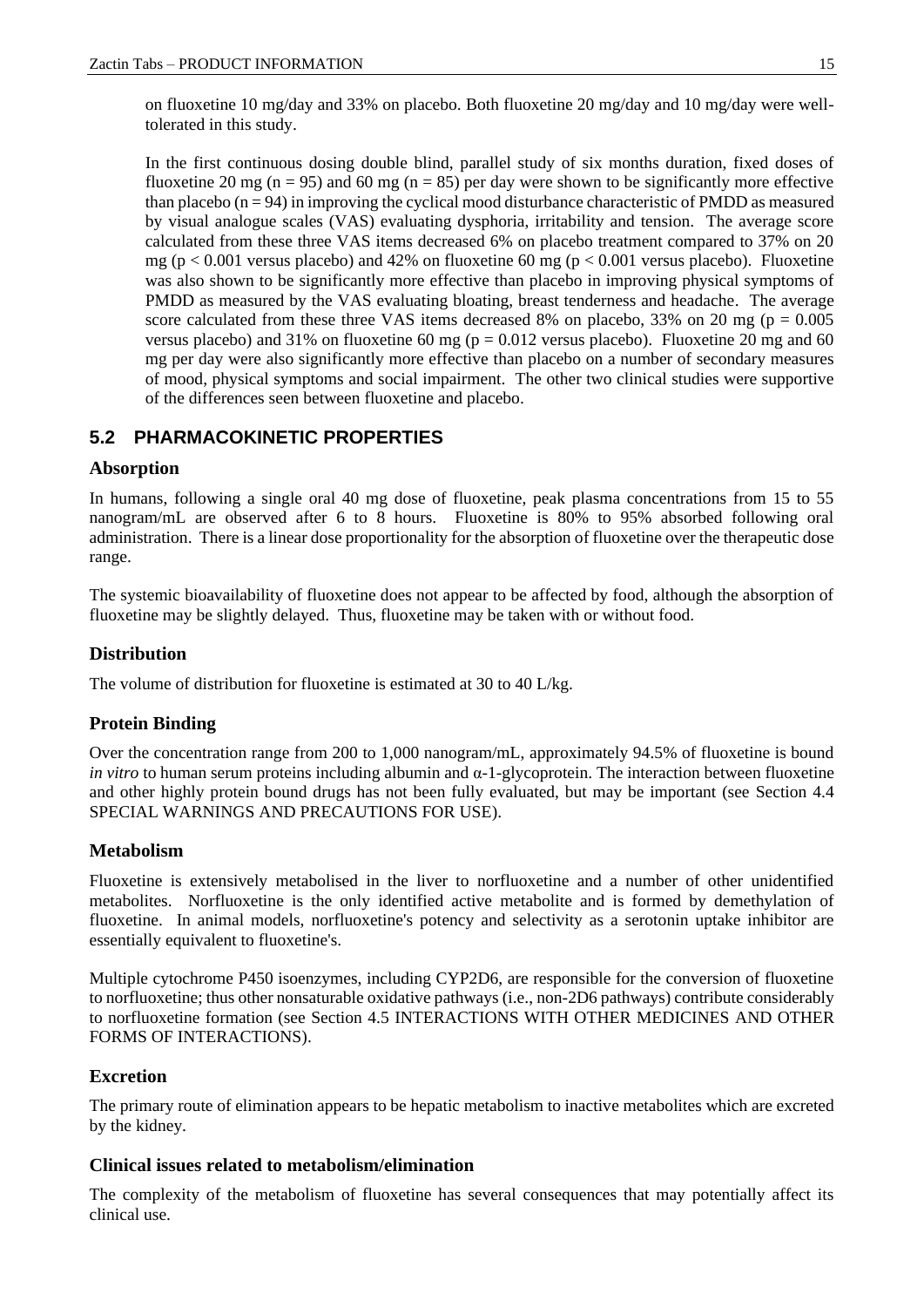#### **Accumulation and slow elimination**

The relatively low elimination of fluoxetine (elimination half-life of 1 to 3 days after acute administration and 4 to 6 days after chronic administration). And its active metabolite, norfluoxetine (elimination half-life of 4 to 16 days after acute and chronic administration), leads to significant accumulation of the active species in chronic use. After 30 days of dosing at 40 mg/day, plasma concentrations of fluoxetine in the range of 91 to 302 nanogram/mL and norfluoxetine in the range of 72 to 258 nanogram/mL have been observed. The plasma concentrations of fluoxetine were higher than those predicted by single dose studies, presumably because fluoxetine's metabolism is not proportional to dose. Norfluoxetine, however, appears to have linear pharmacokinetics. Its mean terminal half-life after a single dose was 8.6 days and after multiple dosing was 9.3 days.

Thus, even if patients are given a fixed dose, steady state plasma concentrations are only achieved after weeks of continuous dosing. Nevertheless, the increase in plasma concentrations does not appear to be limitless. Specifically, patients taking fluoxetine at doses of 40 to 80 mg/day over periods as long as 3 years exhibited, on average, plasma concentrations similar to those seen among patients treated for 4 or 5 weeks.

Clinical issues related to accumulation and slow elimination -

- 1. The long elimination half-lives of fluoxetine and norfluoxetine, the active drug substance will persist in the body for weeks even after treatment is ceased (primarily depending on individual patient characteristics, previous dosing regimen and length of previous therapy at discontinuation). This is of potential consequence when drug withdrawal is required or when drugs are prescribed that might interact with fluoxetine and norfluoxetine following the discontinuation of fluoxetine hydrochloride.
- 2. See Section 4.4 SPECIAL WARNINGS AND PRECAUTIONS FOR USE THE LONG ELIMINATION HALF-LIVES OF FLUOXETINE AND ITS METABOLITES.

# **5.3 PRECLINICAL SAFETY DATA**

#### **Genotoxicity**

Fluoxetine and norfluoxetine have been shown to have no genotoxic effects based on the following assays: bacterial mutation assay, DNA repair assay in cultured rat hepatocytes, and in vivo sister chromatid exchange assay in Chinese hamster bone marrow cells.

### **Carcinogenicity**

There is no evidence of carcinogenicity with fluoxetine hydrochloride from animal studies. The dietary administration of fluoxetine to rats for two years at dose levels of 8 - 11 mg/kg/day produced no evidence of carcinogenicity.

# **6 PHARMACEUTICAL PARTICULARS**

### **6.1 LIST OF EXCIPIENTS**

- microcrystalline cellulose
- colloidal anhydrous silica
- maize starch
- crospovidone
- saccharin sodium
- magnesium stearate
- Nat. Peppermint Micron TIM-11812

# **6.2 INCOMPATIBILITIES**

Incompatibilities were either not assessed or not identified as part of the registration of this medicine.

# **6.3 SHELF LIFE**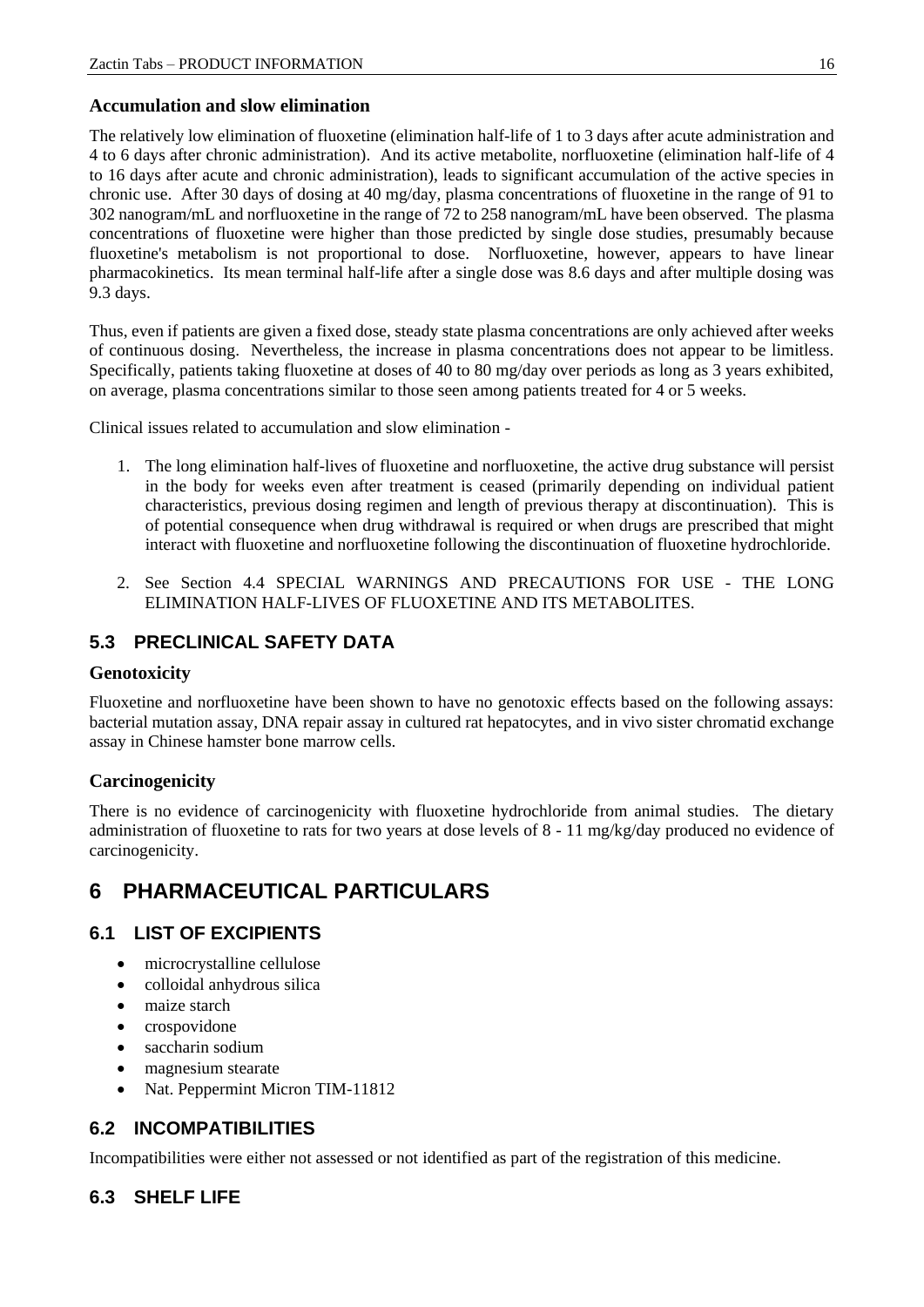In Australia, information on the shelf life can be found on the public summary of the Australian Register of Therapeutic Goods (ARTG). The expiry date can be found on the packaging.

# **6.4 SPECIAL PRECAUTIONS FOR STORAGE**

Store below 30°C.

This medicinal product does not require any special storage conditions.

# **6.5 NATURE AND CONTENTS OF CONTAINER**

Container type: HDPE bottle\* or PVC/PVDC/Al blister packs

Pack sizes: 28's

\* Not marketed in Australia.

# **6.6 SPECIAL PRECAUTIONS FOR DISPOSAL**

In Australia, any unused medicine or waste material should be disposed of by taking it to your local pharmacy.

# **6.7 PHYSICOCHEMICAL PROPERTIES**

# **Chemical Structure**



Chemical name:  $(\pm)$ -N-methyl-3-phenyl-3-[( $\alpha, \alpha, \alpha$ -trifluoro-p-tolyl)-oxy]-propylamine hydrochloride

Molecular formula: C17H18F3NO.HCl

Molecular weight: 345.79

Fluoxetine hydrochloride is a white to off-white crystalline solid with a solubility of 14 mg/mL in water.

# **CAS Number**

59333-67-4

# **7 MEDICINE SCHEDULE (POISONS STANDARD)**

S4 (Prescription Only Medicine)

# **8 SPONSOR**

Alphapharm Pty Ltd trading as Viatris

Level 1, 30 The Bond

30 – 34 Hickson Road

Millers Point NSW 2000

www.viatris.com.au

Phone: 1800 274 276